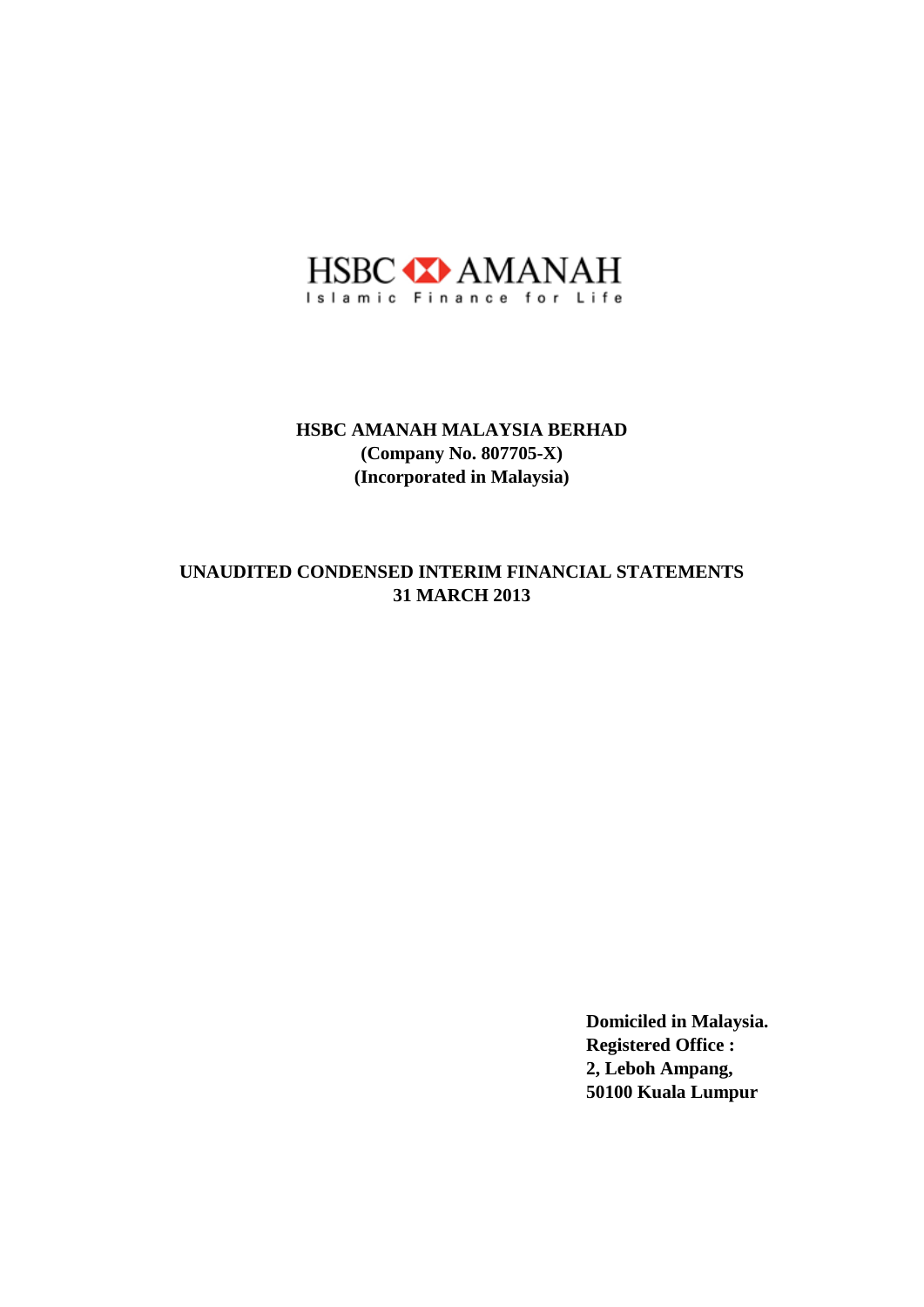## **MANAGEMENT'S CERTIFICATION**

I hereby certify that the attached unaudited condensed interim financial statements for the financial period ended 31 March 2013 have been prepared from the Bank's accounting and other records and that they are in accordance with the requirements of MFRS 134: Interim Financial Reporting issued by the Malaysian Accounting Standards Board ("MASB"), Guidelines on Financial Reporting for Licenced Islamic Banks and Circular on the Application of FRS and Revised Financial Reporting for Islamic Banks issued by Bank Negara Malaysia in 2012.

SAW SAY PIN Chief Financial Officer

Date : 24 April 2013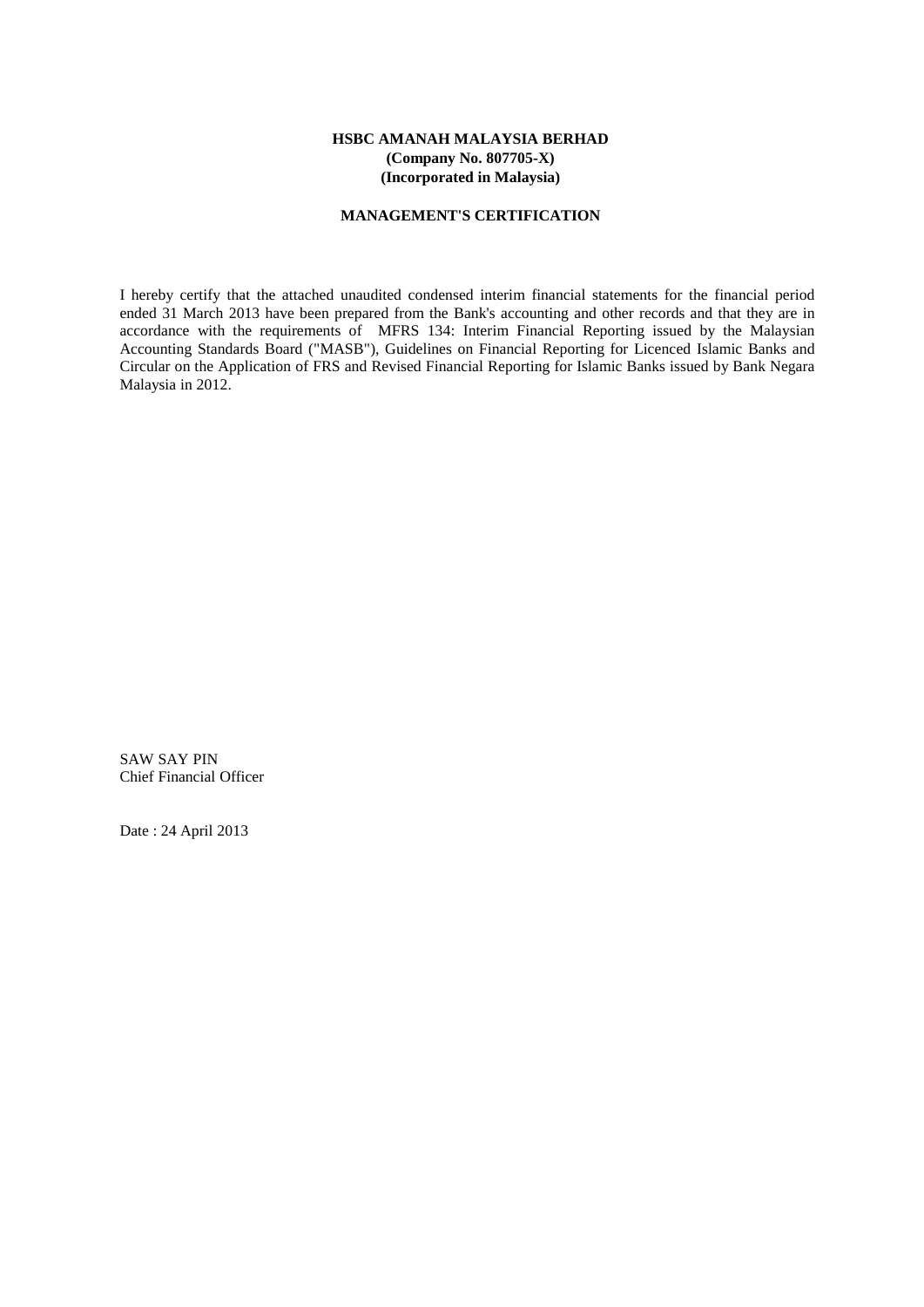# **UNAUDITED CONDENSED STATEMENT OF FINANCIAL POSITION AT 31 MARCH 2013**

|                                                     | <b>Note</b> | 31 Mar 2013<br><b>RM'000</b> | 31 Dec 2012<br><b>RM'000</b> |
|-----------------------------------------------------|-------------|------------------------------|------------------------------|
| <b>Assets</b>                                       |             |                              |                              |
| Cash and short-term funds                           | 10          | 2,233,769                    | 1,650,386                    |
| Financial Assets Held-for-Trading                   | 11          | 406,079                      | 182,509                      |
| Financial Investments Available-for-Sale            | 12          | 1,205,905                    | 1,265,283                    |
| Financing and advances                              | 13          | 8,461,645                    | 8,483,879                    |
| Other assets                                        | 15          | 246,161                      | 151,220                      |
| <b>Statutory deposits with Bank Negara Malaysia</b> | 16          | 335,062                      | 343,561                      |
| Equipment                                           |             | 27,137                       | 27,839                       |
| Intangible assets                                   |             | 24                           | 29                           |
| Deferred tax assets                                 |             | 41,466                       | 41,473                       |
| <b>Total Assets</b>                                 |             | 12,957,248                   | 12,146,179                   |
| <b>Liabilities</b>                                  |             |                              |                              |
| Deposits from customers                             | 17          | 9,532,300                    | 8,639,809                    |
| Deposits and placements from banks                  |             |                              |                              |
| and other financial institutions                    | 18          | 1,657,657                    | 1,763,316                    |
| Bills and acceptances payable                       |             | 9,815                        | 15,426                       |
| Other liabilities                                   | 19          | 185,498                      | 184,541                      |
| Provision for taxation                              |             | 4,188                        | 3,307                        |
| Multi-Currency Sukuk Programme                      | 20          | 500,000                      | 500,000                      |
| <b>Total Liabilities</b>                            |             | 11,889,458                   | 11,106,399                   |
| <b>Shareholder's Equity</b>                         |             |                              |                              |
| Share capital                                       |             | 50,000                       | 50,000                       |
| Reserves                                            |             | 1,017,790                    | 989,780                      |
| <b>Total Shareholder's Equity</b>                   |             | 1,067,790                    | 1,039,780                    |
| Total Liabilities and Shareholder's Equity          |             | 12,957,248                   | 12,146,179                   |
| <b>Commitments and Contingencies</b>                | 28          | 8,673,995                    | 7,668,612                    |

The unaudited condensed interim financial statements should be read in conjuncion with the audited financial statements of the Bank for the financial year ended 31 December 2012 and the accompanying explanatory notes on pages 5 to 24 *attached to the unaudited condensed interim financial statements.*

*The financial statements were approved for issue by the Board of Directors on 24 April 2013.*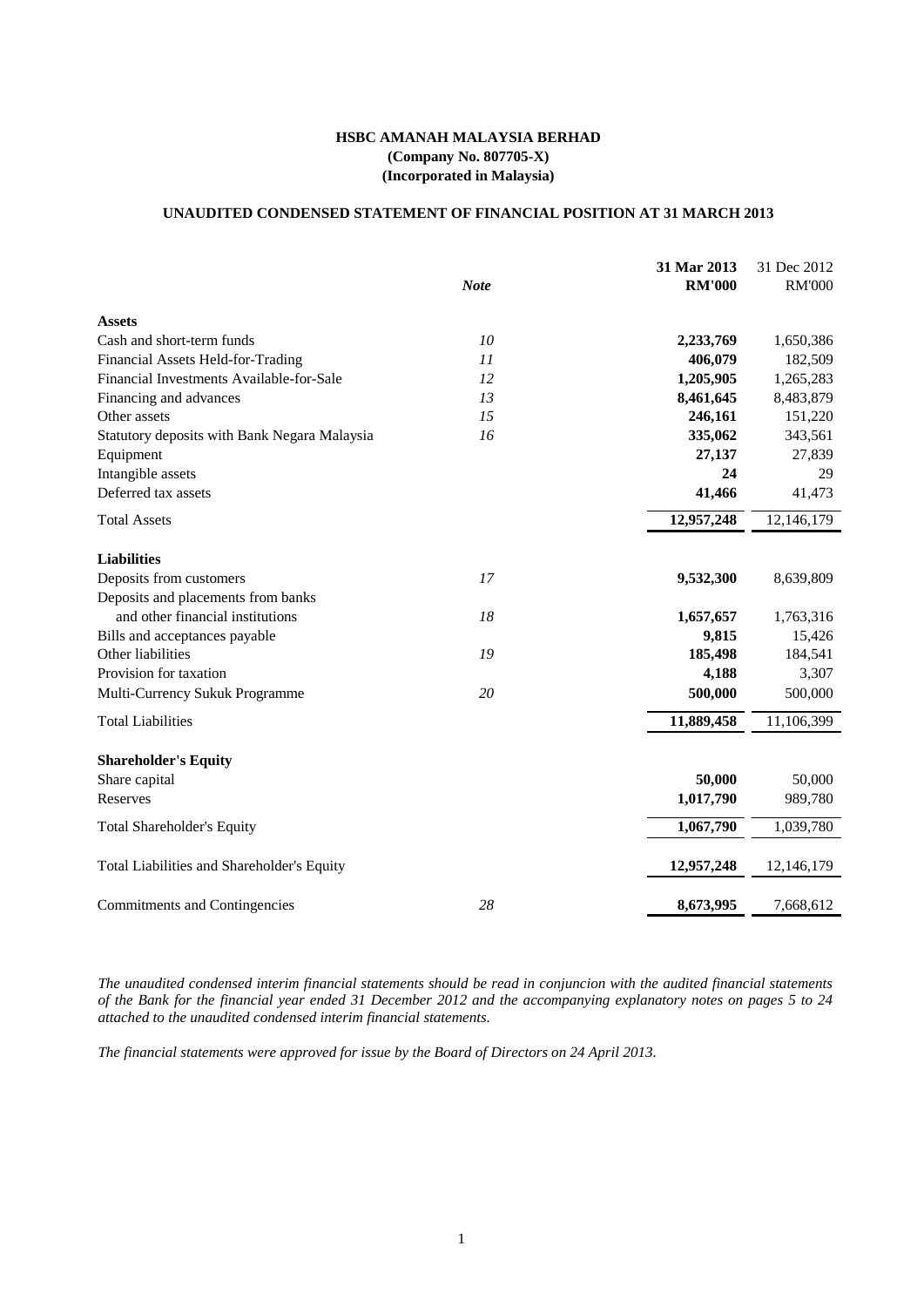|                                           | <b>Note</b> | 31 Mar 2013<br><b>RM'000</b> | 31Mar 2012<br><b>RM'000</b> |
|-------------------------------------------|-------------|------------------------------|-----------------------------|
|                                           |             |                              |                             |
| Income derived from investment of         |             |                              |                             |
| depositors' funds and others              | 21          | 146,226                      | 157,825                     |
| Income derived from investment of         |             |                              |                             |
| shareholder's funds                       | 22          | 33,332                       | 26,629                      |
| Impairment losses on financing            | 23          | (32,102)                     | (38, 805)                   |
| Total distributable income                |             | 147,456                      | 145,649                     |
| Income attributable to depositors         | 24          | (60, 081)                    | (60, 898)                   |
| Total net income                          |             | 87,375                       | 84,751                      |
| Personnel expenses                        | 25          | (8,062)                      | (9,482)                     |
| Other overheads and expenditures          | 26          | (43, 542)                    | (37, 983)                   |
| Profit before taxation                    |             | 35,771                       | 37,286                      |
| Taxation                                  |             | (8,889)                      | (9,393)                     |
| <b>Profit for the period</b>              |             | 26,882                       | 27,893                      |
| Other comprehensive income                |             |                              |                             |
| Fair value reserve                        |             |                              |                             |
| Change in fair value                      |             | 1,333                        | (339)                       |
| Income tax relating to components of      |             |                              |                             |
| other comprehensive income                |             | (333)                        | 85                          |
| Other comprehensive income for the        |             |                              |                             |
| period, net of tax                        |             | 1,000                        | (254)                       |
| Total comprehensive income for the period |             | 27,882                       | 27,639                      |

| Basic earnings per RM0.50 ordinary share                         | <b>26.9 sen</b> | 27.9 sen |
|------------------------------------------------------------------|-----------------|----------|
| Total comprehensive income attributable to the owner of the Bank | 27,882          | 27,639   |
| Profit attributable to the owner of the Bank                     | 26,882          | 27,893   |

# **COMPREHENSIVE INCOME FOR THE FINANCIAL PERIOD ENDED 31 MARCH 2013 UNAUDITED CONDENSED STATEMENT OF PROFIT OR LOSS AND OTHER**

# **HSBC AMANAH MALAYSIA BERHAD (Company No. 807705-X) (Incorporated in Malaysia)**

*The unaudited condensed interim financial statements should be read in conjuncion with the audited financial* statements of the Bank for the financial year ended 31 December 2012 and the accompanying explanatory notes on *pages 5 to 24 attached to the unaudited condensed interim financial statements.*

*The financial statements were approved for issue by the Board of Directors on 24 April 2013.*

2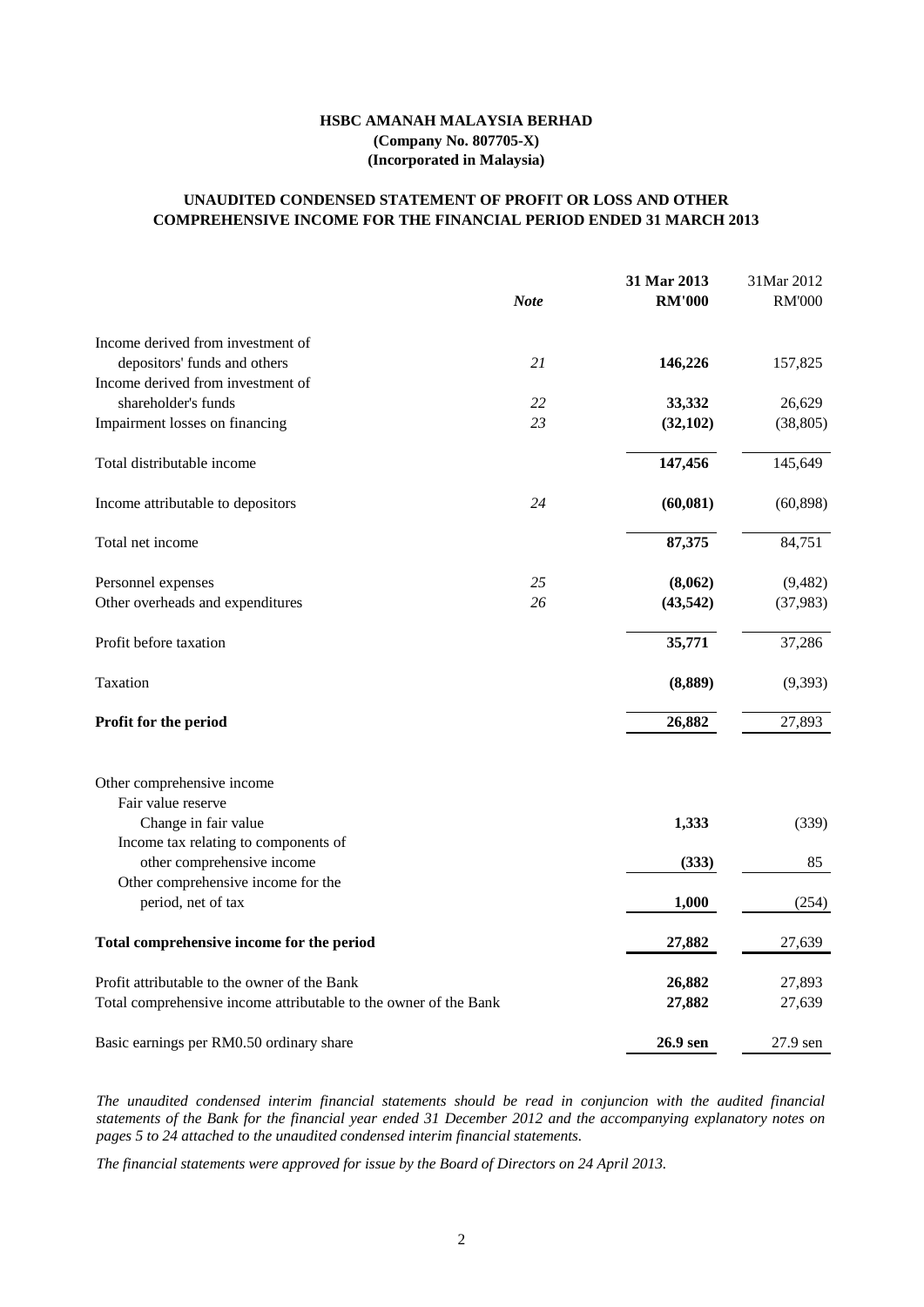## **UNAUDITED CONDENSED STATEMENT OF CHANGES IN EQUITY FOR THE FINANCIAL PERIOD ENDED 31 MARCH 2013**

|                                                                         |               |               |                | Non-distributable |                |                | Distributable            |               |
|-------------------------------------------------------------------------|---------------|---------------|----------------|-------------------|----------------|----------------|--------------------------|---------------|
|                                                                         |               |               |                | Available-        | Capital        | Profit         |                          |               |
|                                                                         | <b>Share</b>  | <b>Share</b>  | Statutory      | for-sale          | contribution   | equalisation   | Retained                 | Total         |
|                                                                         | capital       | premium       | reserve        | reserve           | reserve        | reserve        | profits                  |               |
|                                                                         | <b>RM'000</b> | <b>RM'000</b> | <b>RM'000</b>  | <b>RM'000</b>     | <b>RM'000</b>  | <b>RM'000</b>  | <b>RM'000</b>            | <b>RM'000</b> |
| 2012                                                                    |               |               |                |                   |                |                |                          |               |
| Balance as at 1 January                                                 | 50,000        | 610,000       | 50,000         | 148               | 695            |                | 190,825                  | 901,668       |
| Total comprehensive income for the period                               |               |               |                |                   |                |                |                          |               |
| Profit for the period                                                   |               |               |                |                   |                |                | 27,893                   | 27,893        |
| Other comprehensive income, net of income tax                           |               |               |                |                   |                |                |                          |               |
| Fair value reserve:                                                     |               |               |                |                   |                |                |                          |               |
| Net change in fair value                                                |               |               |                | (254)             |                |                |                          | (254)         |
| Total other comprehensive income                                        | $\sim$        | $\sim$        | $\sim$         | (254)             | $\sim$         | $\sim$         | $\overline{\phantom{a}}$ | (254)         |
| Total comprehensive income for the period                               |               |               |                | (254)             |                |                | 27,893                   | 27,639        |
| Transactions with ultimate holding company, recorded directly in equity |               |               |                |                   |                |                |                          |               |
| Share based payment transactions                                        |               |               |                |                   | 46             |                |                          | 46            |
| Other transactions, recorded directly in equity                         |               |               |                |                   |                |                |                          |               |
| Reclassification of profit equalisation reserve to equity               |               |               |                |                   |                | 5,360          |                          | 5,360         |
| <b>Balance at 31 March</b>                                              | 50,000        | 610,000       | 50,000         | (106)             | 741            | 5,360          | 218,718                  | 934,713       |
| 2013                                                                    |               |               |                |                   |                |                |                          |               |
| Balance as at 1 January                                                 | 50,000        | 610,000       | 50,000         | 534               | 1,161          |                | 328,085                  | 1,039,780     |
| Total comprehensive income for the period                               |               |               |                |                   |                |                |                          |               |
| Profit for the period                                                   |               |               |                |                   |                |                | 26,882                   | 26,882        |
| Other comprehensive income, net of income tax                           |               |               |                |                   |                |                |                          |               |
| Fair value reserve:                                                     |               |               |                |                   |                |                |                          |               |
| Net change in fair value                                                |               |               |                | 1,000             |                |                |                          | 1,000         |
| Total other comprehensive income                                        | $\sim$        | $\sim$        | $\blacksquare$ | 1,000             | $\blacksquare$ | $\blacksquare$ |                          | 1,000         |
| Total comprehensive income for the period                               |               |               |                | 1,000             |                | $\blacksquare$ | 26,882                   | 27,882        |
| Transactions with ultimate holding company, recorded directly in equity |               |               |                |                   |                |                |                          |               |
| Share based payment transactions                                        |               |               |                |                   | 128            |                |                          | 128           |
| <b>Balance at 31 March</b>                                              | 50,000        | 610,000       | 50,000         | 1,534             | 1,289          |                | 354,967                  | 1,067,790     |

The unaudited condensed interim financial statements should be read in conjuncion with the audited financial statements of the Bank for the financial year ended 31 December 2012 and the accompanying *explanatory notes on pages 5 to 24 attached to the unaudited condensed interim financial statements.*

*The financial statements were approved for issue by the Board of Directors on 24 April 2013.*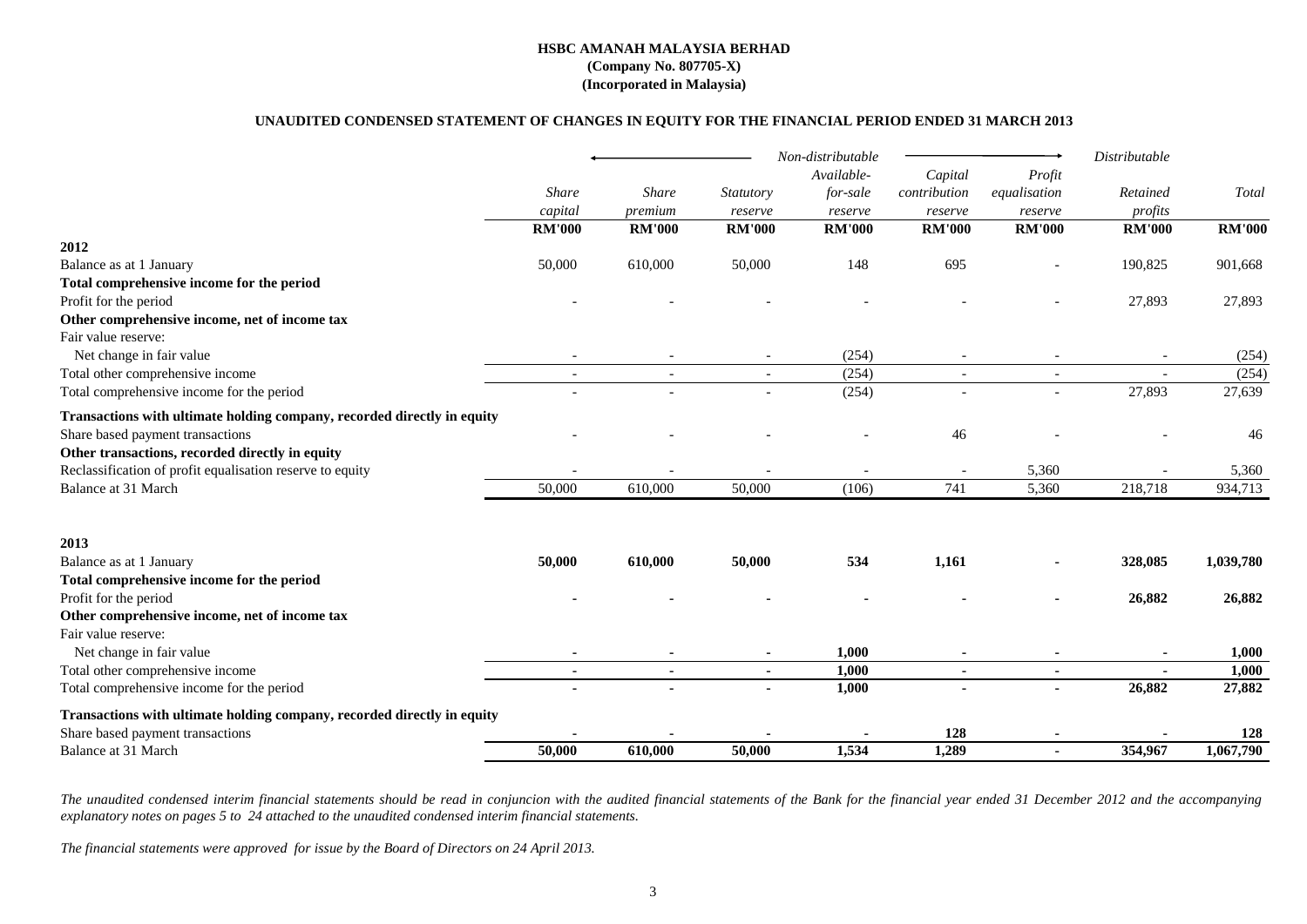## **FOR THE FINANCIAL PERIOD ENDED 31 MARCH 2013 UNAUDITED CONDENSED CASH FLOW STATEMENT**

|                                                      | 31 Mar 2013   | 31 Mar 2012   |
|------------------------------------------------------|---------------|---------------|
|                                                      | <b>RM'000</b> | <b>RM'000</b> |
| Profit before taxation                               | 35,771        | 37,286        |
| Adjustments for non-operating and non-cash items     | 2,700         | 1,917         |
| Operating profit before working capital changes      | 38,471        | 39,203        |
| Changes in working capital:                          |               |               |
| Net changes in operating assets                      | (287,778)     | 53,114        |
| Net changes in operating liabilities                 | 782,178       | 1,236,162     |
| Taxation paid                                        | (8, 334)      | (6,500)       |
| Net cash generated from operating activities         | 524,537       | 1,321,979     |
| Net cash used in investing activities                | 58,846        | (267, 287)    |
|                                                      | 58,846        | (267, 287)    |
| Net changes in cash and cash equivalents             | 583,383       | 1,054,692     |
| Cash and cash equivalents at beginning of the period | 1,650,386     | 1,536,792     |
| Cash and cash equivalents at end of the period       | 2,233,769     | 2,591,484     |
| Analysis of cash and cash equivalents                |               |               |
| Cash and short-term funds                            | 2,233,769     | 2,591,484     |

*The unaudited condensed interim financial statements should be read in conjuncion with the audited financial statements of the Bank for the financial year ended 31 December 2012 and the accompanying explanatory notes on pages 5 to 24 attached to the unaudited condensed interim financial statements.*

*The financial statements were approved for issue by the Board of Directors on 24 April 2013.*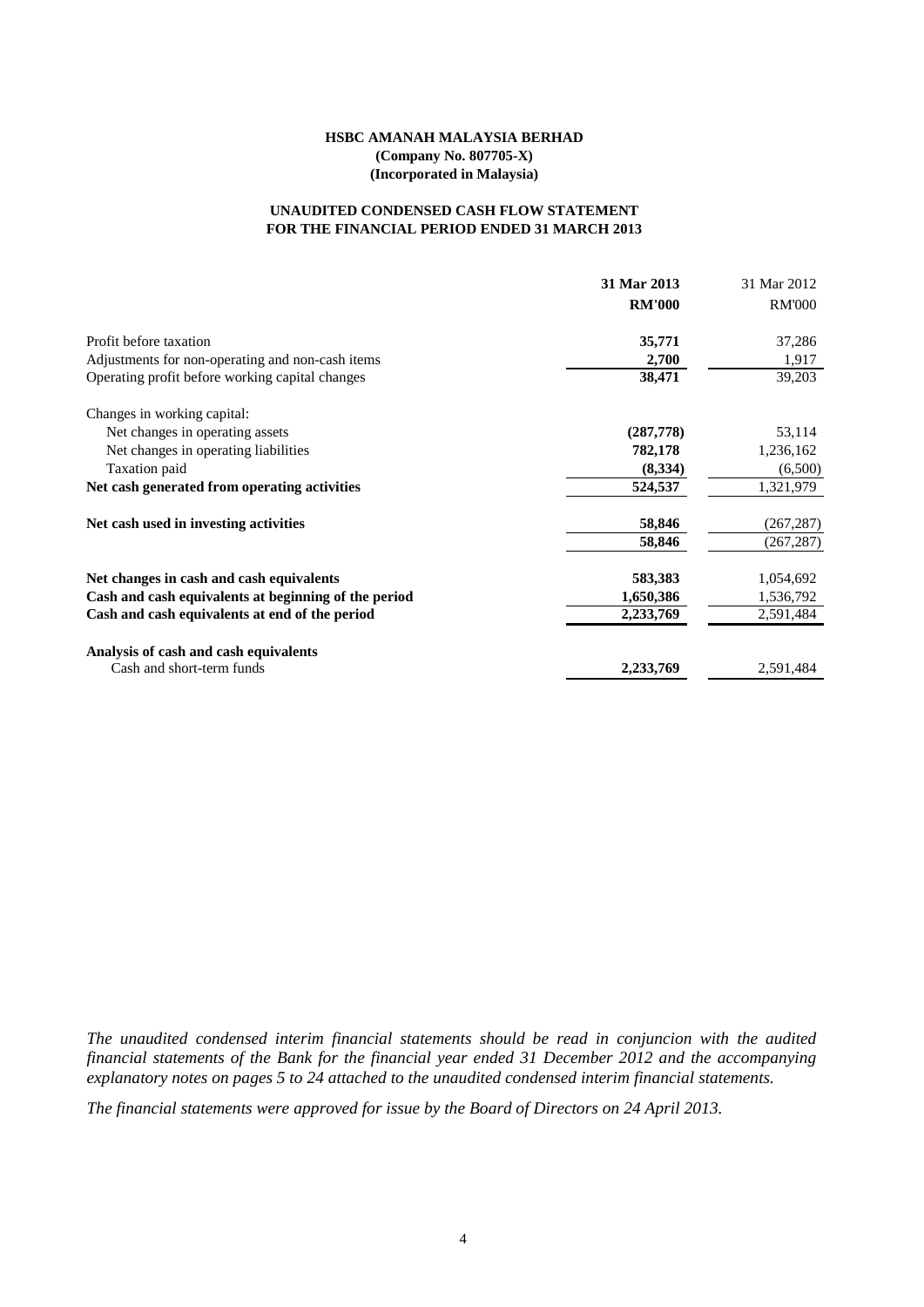#### **EXPLANATORY NOTES TO THE UNAUDITED CONDENSED INTERIM FINANCIAL STATEMENTS AT 31 MARCH 2013**

#### **1 General Information**

HSBC Amanah Malaysia Berhad ('the Bank') incorporated on 26 February 2008, is a licensed Islamic Bank under the Islamic Banking Act, 1983. The registered office of the Bank is at No. 2, Leboh Ampang, 50100 Kuala Lumpur.

The principal activities of the Bank are Islamic banking and related financial services.

There were no significant changes in these activities during the financial period.

#### **2 Basis of Preparation**

The unaudited condensed interim financial statements for the financial period ended 31 March 2013 have been prepared in accordance with the requirements of Malaysian Financial Reporting Standards ('MFRS') 134: Interim Financial Reporting issued by the Malaysian Accounting Standards Board ('MASB') and Shariah requirements.

The unaudited condensed interim financial statements do not include all of the information required for full annual financial statements, and should be read in conjunction with the audited financial statements of the Bank as at and for the financial year ended 31 December 2012. The explanatory notes attached in the unaudited condensed interim financial statements provide an explanation of events and transactions that are significant for an understanding of the changes in the financial position and performance of the Bank since the financial year ended 31 December 2012.

All other significant accounting policies and methods of computation applied in the unaudited condensed interim financial statements are consistent with those adopted in the most recent audited annual financial statements for the year ended 31 December 2012, except for the adoption of the following MFRSs, amendments to MFRSs, and Issues Committee ('IC') Interpretations.

- MFRS 10, Consolidated Financial Statements
- MFRS 11, Joint Arrangements
- MFRS 12, Disclosure of Interest in Other Entities
- MFRS 13, Fair Value Measurement
- MFRS 119, Employee Benefits (IAS 19 as amended by IASB in June 2011)
- MFRS 127, Consolidated and Separate Financial Statements (IAS 27 as amended by IASB in December 2003)
- MFRS 128, Investments in Associates and Joint Ventures (IAS 28 as amended by IASB in May 2011
- Amendments to MFRS 1, First-time Adoption of Malaysian Financial Reporting Standards (Government Loans)
- Amendments to MFRS 1, First-time Adoption of Malaysian Financial Reporting Standards (Annual Improvements 2009-2011 Cycle: Repeated Application of MFRS 1 and Borrowing Cost)
- Amendments to MFRS 7, Disclosures-Offsetting Financial Assets and Financial Liabilities
- Amendments to MFRS 10, MFRS 11 and MFRS 12, Consolidated Financial Statements, Joint Arrangements and Disclosure of Interests in Other Entities: Transition Guidance
- Amendments to MFRS 101, Presentation of Financial Statements (Annual Improvements 2009-2011 Cycle: Clarification of the Requirements for Comparative Information)
- Amendments to MFRS 116, Property, Plant and Equipment (Annual Improvements 2009-2011 Cycle: Classification of Servicing Equipment)
- Amendments to MFRS 132, Financial Instruments: Presentation (Annual Improvements 2009-2011 Cycle: Tax effect of distribution to holders of equity instruments)
- Amendments to MFRS 134, Interim Financial Reporting (Annual Improvements 2009-2011 Cycle: Interim Financial Reporting and Segment Information for Total Assets and Liabilities)
- IC Interpretation 20, Stripping Costs in the Production Phase of a Surface Mine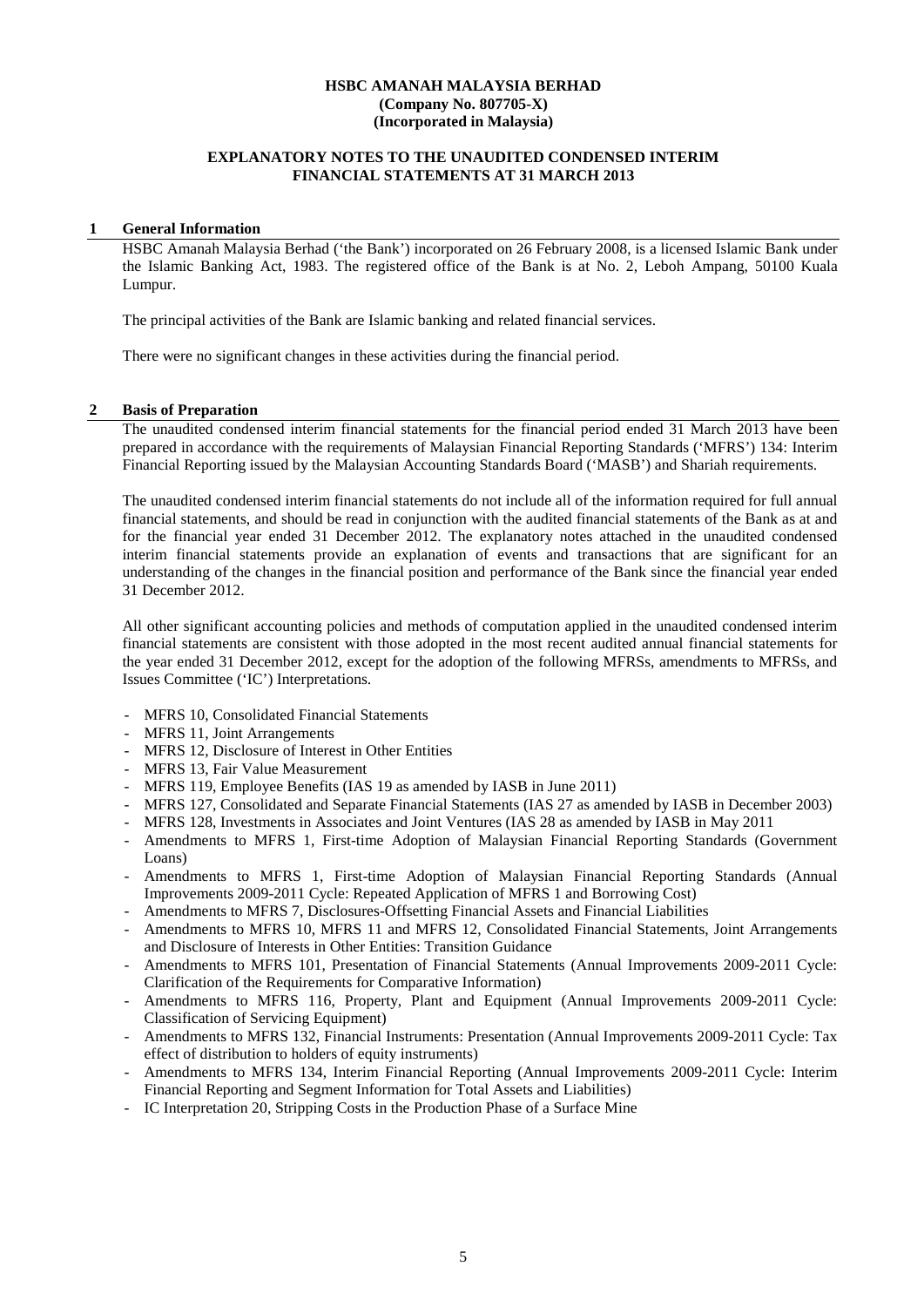## **2 Basis of Preparation (Cont'd)**

IC Interpretation 20 did not have any impact on the financial statements of the Bank as it is not relevant to the operations of the Bank. The adoption of the remaining standards, amendments and interpretations did not have any material impact on the financial results of the Bank.

The Bank has not applied the following accounting standards, amendments and interpretations that have been issued by the MASB as they are either not applicable or not yet effective:

Effective for annual periods commencing on or after 1 January 2014

- Amendments to MFRS 132, Financial Instruments: Presentation (Offsetting Financial Assets and Financial Liabilities)
- Amendments to MFRS 10, MFRS 12 and MFRS 127, Investment Entities

Effective for annual periods commencing on or after 1 January 2015

- MFRS 9, Financial Instruments (IFRS 9 issued by IASB in November 2009)
- MFRS 9, Financial Instruments (IFRS 9 issued by IASB in October 2010)

The Bank plans to apply the abovementioned accounting standards and amendments from the annual period beginning 1 January 2014 and January 2015 respectively.

The initial application of a standard that will be applied prospectively or which requires extended disclosures is not expected to have any financial impacts to the current and prior period's financial statement upon their first adoption

The initial application of the above standards, amendments and interpretations is not expected to have any material financial impact to the current and prior periods financial statements of the Bank upon their first adoption, except for those discussed below:-

#### *MFRS 9, Financial Instruments*

MFRS 9 replaces the guidance in MFRS 139: Financial Instruments, Recognition and Measurement on the classification and measurement of financial assets. Upon adoption of MFRS 9, financial assets will be measured at either fair value or amortised cost. The adoption of MFRS 9 will result in a change in accounting policy.

## **3 Auditors' Report On Preceding Annual Financial Statements**

The audit report on the audited financial statements for the financial year ended 31 December 2012 was not subject to any qualification.

## **4 Seasonality or Cyclical Factors**

The business operations of the Bank are not subject to material seasonal or cyclical fluctuations.

## **5 Unusual Items Due to Their Nature, Size or Incidence**

There were no unusual items affecting assets, liabilities, equity, net income or cash flows of the Bank for the financial period ended 31 March 2013.

#### **6 Changes in Estimates**

The preparation of financial information requires the use of estimates. The use of available information and the application of judgement are inherent in the formation of estimates; actual results in the future may differ from those reported. Management believes that critical accounting policies where judgement is necessarily applied are those which relate to impairment allowances for financing and advances, the valuation of financial instruments and the impairment allowance of available-for-sale financial investments.

There were no material changes in estimates of amounts reported in prior financial years that have a material effect on the financial results and position of the Bank for the financial period ended 31 March 2013, except for those arising from the change in accounting treatment as disclosed in Note 29.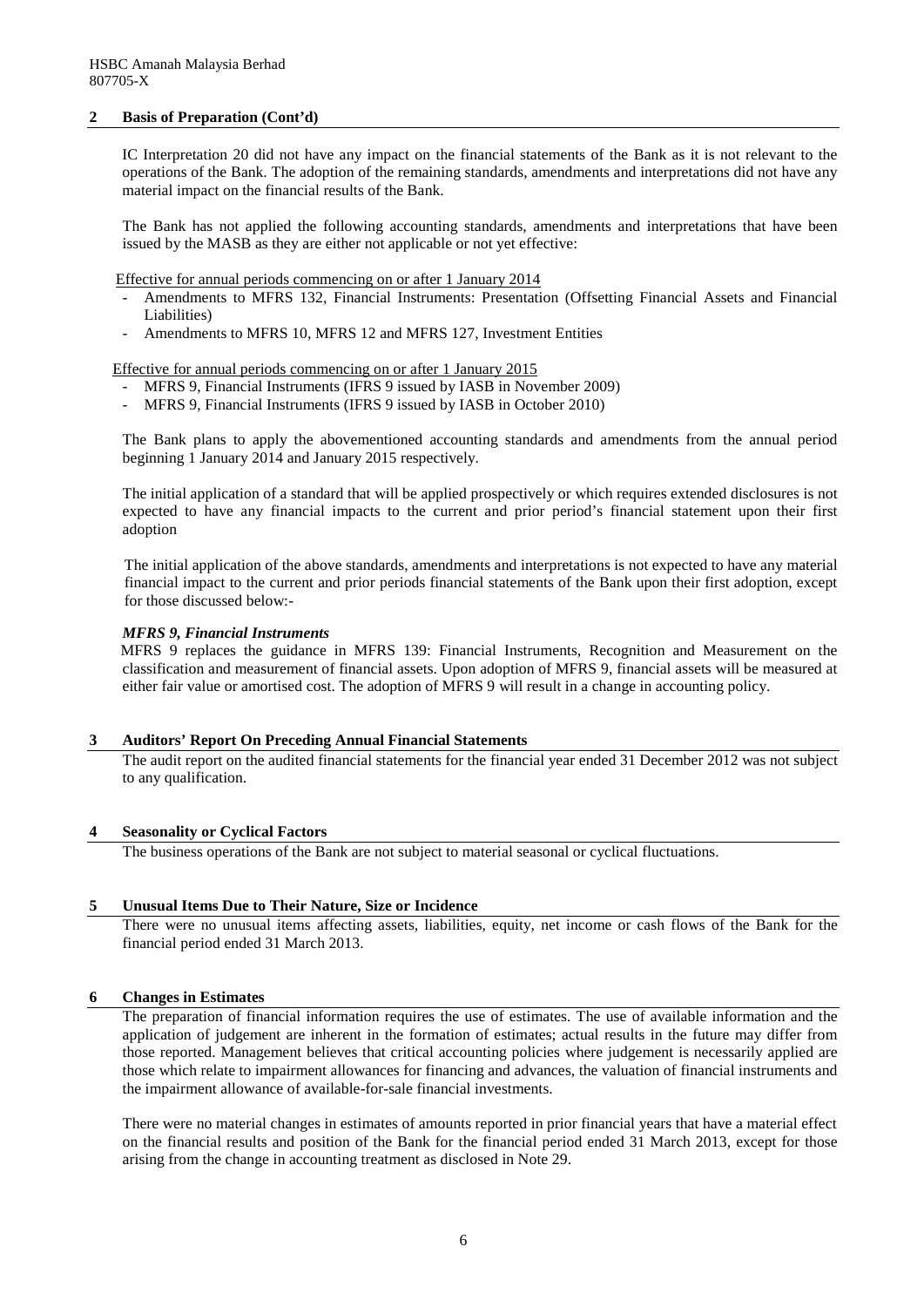## **7 Debt and Equity Securities**

There were no other issuances, cancellations, repurchases, resale or repayment of other debt or equity securities during the financial period ended 31 March 2013.

## **8 Dividend**

No dividend was declared nor paid during the financial period ended 31 March 2013.

## **9 Significant Events**

There were no material events subsequent to the balance sheet date that requires disclosure or adjustments to the unaudited condensed interim financial statements.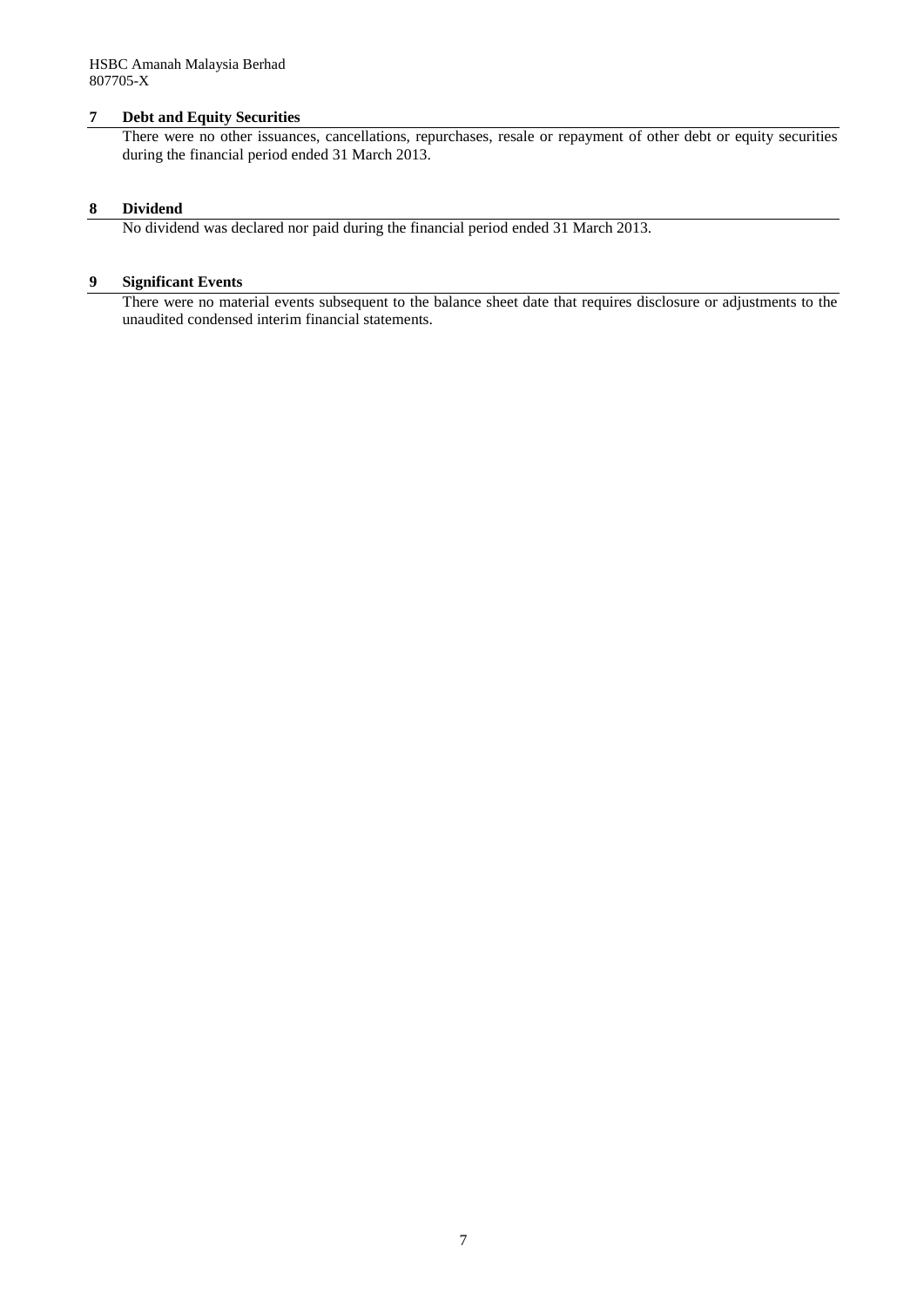## **10 Cash and Short-Term Funds**

|                                                                                                         | 31 Mar 2013<br><b>RM'000</b> | 31 Dec 2012<br><b>RM'000</b> |
|---------------------------------------------------------------------------------------------------------|------------------------------|------------------------------|
| Cash and balances with banks and other financial institutions<br>Money at call and interbank placements | 146,431                      | 150,386                      |
| maturing within one month                                                                               | 2,087,338                    | 1,500,000                    |
|                                                                                                         | 2,233,769                    | 1,650,386                    |

## **11 Financial Assets Held-for-Trading**

| I mancial repocts from for framing  |               |               |
|-------------------------------------|---------------|---------------|
|                                     | 31 Mar 2013   | 31 Dec 2012   |
|                                     | <b>RM'000</b> | <b>RM'000</b> |
| At fair value                       |               |               |
| Money market instruments:           |               |               |
| Malaysian Government Islamic bonds  | 222,454       |               |
| Malaysian Government treasury bills | 183,625       | 182,509       |
|                                     | 406,079       | 182,509       |
|                                     |               |               |

# **12 Financial Investments Available-for-Sale**

|                                                 | 31 Mar 2013   | 31 Dec 2012   |
|-------------------------------------------------|---------------|---------------|
| At fair value                                   | <b>RM'000</b> | <b>RM'000</b> |
| Money market instruments:                       |               |               |
| Malaysian Government Islamic bonds              | 1,167,067     | 1,216,651     |
| Negotiable instruments of deposit               | 25,000        | 25,001        |
| Bankers' acceptances and Islamic accepted bills | 13,838        | 23,631        |
|                                                 | 1,205,905     | 1,265,283     |

The maturity structure of money market instruments held as financial investments available-for-sale is as follows:

| Maturing within one year            | 264,181   | 303,905   |
|-------------------------------------|-----------|-----------|
| More than one year to three years   | 411,610   | 331,801   |
| More than three years to five years | 45,457    | 145,412   |
| Over five years                     | 484,657   | 484,165   |
|                                     | 1,205,905 | 1,265,283 |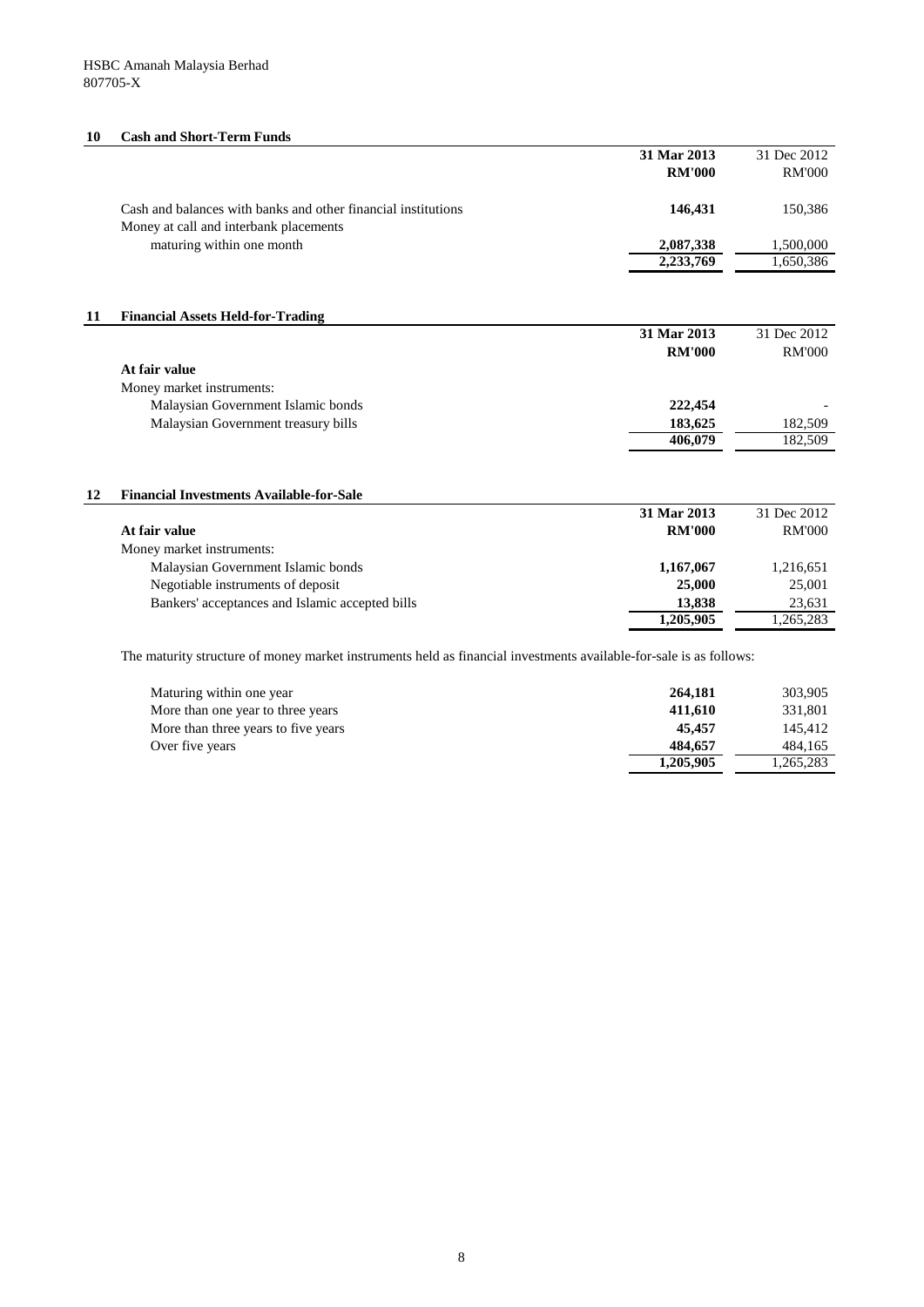## **13 Financing and Advances**

## **(i) By type**

|       | $\sim$                                       | 31 Mar 2013<br><b>RM'000</b> | 31 Dec 2012<br><b>RM'000</b> |
|-------|----------------------------------------------|------------------------------|------------------------------|
|       | Cash line                                    | 68,827                       | 62,737                       |
|       | Term financing                               |                              |                              |
|       | House financing                              | 2,243,752                    | 2,096,318                    |
|       | Hire purchase receivables                    | 295,617                      | 296,641                      |
|       | Lease receivables                            | 3,303                        | 3,219                        |
|       | Other term financing                         | 4,592,244                    | 4,712,263                    |
|       | Trust receipts                               | 42,050                       | 49,217                       |
|       | Claims on customers under acceptance credits | 776,714                      | 864,548                      |
|       | <b>Staff financing</b>                       | 42,971                       | 41,073                       |
|       | Credit/charge cards                          | 433,576                      | 442,771                      |
|       | Revolving credit                             | 260,213                      | 211,621                      |
|       |                                              | 8,759,267                    | 8,780,408                    |
|       | Unearned income<br>Less:                     | (114, 620)                   | (121, 297)                   |
|       | <b>Gross Financing and Advances</b>          | 8,644,647                    | 8,659,111                    |
|       | Less: Allowance for impaired financing:      |                              |                              |
|       | - Collective allowances for impairment       | (149, 329)                   | (144, 853)                   |
|       | - Individual allowances for impairment       | (33, 673)                    | (30, 379)                    |
|       | Total net financing and advances             | 8,461,645                    | 8,483,879                    |
| (ii)  | By contract                                  | 31 Mar 2013<br><b>RM'000</b> | 31 Dec 2012<br><b>RM'000</b> |
|       | Bai Bithaman Ajil (deferred payment sale)    | 367,173                      | 386,505                      |
|       | Ijarah (lease)                               | 2,867                        | 2,777                        |
|       | Ijarah Thumma Al-Bai (AITAB) (hire purchase) | 268,850                      | 269,517                      |
|       | Murabahah (cost-plus)                        | 2,995,618                    | 3,044,272                    |
|       | Musharakah (profit and loss sharing)         | 3,491,138                    | 3,255,938                    |
|       | Bai Al-Inah (sell and buy back)              | 755,592                      | 878,477                      |
|       | Bai Al-Dayn (sale of debt)                   | 263,990                      | 259,995                      |
|       | Ujrah (fee-based)                            | 499,419                      | 561,630                      |
|       |                                              | 8,644,647                    | 8,659,111                    |
| (iii) | By type of customer                          |                              |                              |
|       |                                              | 31 Mar 2013                  | 31 Dec 2012                  |
|       |                                              | <b>RM'000</b>                | <b>RM'000</b>                |
|       | Domestic business enterprises                |                              |                              |
|       | Small medium enterprises                     | 1,612,357                    | 1,712,652                    |
|       | Others                                       | 2,397,694                    | 2,418,532                    |
|       | Government and statutory bodies              | 21,652                       | 20,193                       |
|       | Individuals                                  | 4,158,589                    | 4,037,832                    |
|       | Other domestic entities                      | 1,667                        | 1,648                        |
|       | Foreign entities                             | 452,688                      | 468,254                      |
|       |                                              | 8,644,647                    | 8,659,111                    |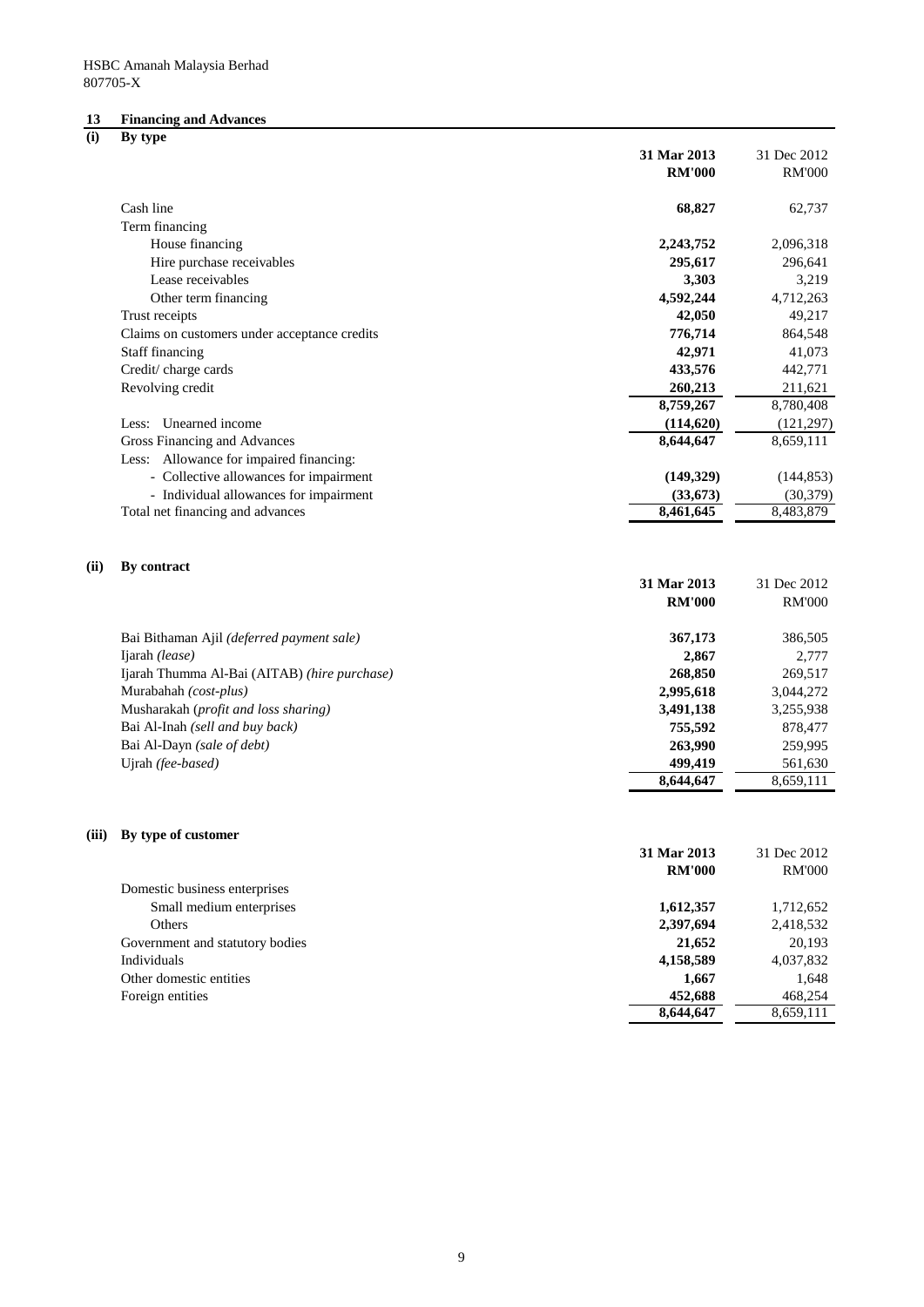## **13 Financing and Advances (Cont'd)**

| 31 Mar 2013<br>31 Dec 2012<br><b>RM'000</b><br><b>RM'000</b><br>Fixed rate<br>House financing<br>9,288<br>10,327<br>268,850<br>Hire purchase receivables<br>269,517<br>Other financing<br>2,167,457<br>2,360,678<br>Variable rate<br>House financing<br>2,894,601<br>2,668,365<br>Other financing<br>3,350,224<br>3,304,451<br>8,644,647<br>8,659,111<br>By maturity structure<br>(v)<br>31 Mar 2013<br>31 Dec 2012<br><b>RM'000</b><br><b>RM'000</b><br>3,572,817<br>Maturing within one year<br>3,769,152<br>More than one year to three years<br>593,652<br>626,054<br>More than three years to five years<br>770,082<br>765,104<br>Over five years<br>3,708,096<br>3,498,801<br>8,644,647<br>8,659,111<br>By sector<br>(vi)<br>31 Mar 2013<br>31 Dec 2012<br><b>RM'000</b><br><b>RM'000</b><br>375,101<br>Agriculture, hunting, forestry & fishing<br>542,637<br>Mining and quarrying<br>149,295<br>151,227<br>Manufacturing<br>1,152,025<br>1,253,426<br>Electricity, gas and water<br>100,092<br>100,845<br>Construction<br>338,581<br>255,241<br>Real estate<br>606,131<br>529,295<br>592,864<br>Wholesale & retail trade, restaurants & hotels<br>614,146<br>293,168<br>Transport, storage and communication<br>284,958<br>Finance, takaful and business services<br>228,142<br>229,244<br>Household - Retail<br>4,523,310<br>4,356,938<br>285,938<br>Others<br>341,154<br>8,644,647<br>8,659,111<br>By purpose<br>(vii)<br>31 Mar 2013<br>31 Dec 2012<br><b>RM'000</b><br><b>RM'000</b><br>Purchase of landed property:<br>- Residential<br>2,086,405<br>1,966,090<br>- Non-residential<br>99,644<br>74,027<br>Purchase of transport vehicles<br>1,586<br>1,487<br>Purchase of fixed assets excluding land & building<br>46,085<br>49,562<br>Consumption credit<br>2,433,096<br>2,387,506<br>Construction<br>338,581<br>255,241<br>3,527,964<br>Working capital<br>3,754,209<br>Other purpose<br>111,286<br>170,989 | (iv) | By profit rate sensitivity |           |           |
|------------------------------------------------------------------------------------------------------------------------------------------------------------------------------------------------------------------------------------------------------------------------------------------------------------------------------------------------------------------------------------------------------------------------------------------------------------------------------------------------------------------------------------------------------------------------------------------------------------------------------------------------------------------------------------------------------------------------------------------------------------------------------------------------------------------------------------------------------------------------------------------------------------------------------------------------------------------------------------------------------------------------------------------------------------------------------------------------------------------------------------------------------------------------------------------------------------------------------------------------------------------------------------------------------------------------------------------------------------------------------------------------------------------------------------------------------------------------------------------------------------------------------------------------------------------------------------------------------------------------------------------------------------------------------------------------------------------------------------------------------------------------------------------------------------------------------------------------------------------------------------------------------------------------------|------|----------------------------|-----------|-----------|
|                                                                                                                                                                                                                                                                                                                                                                                                                                                                                                                                                                                                                                                                                                                                                                                                                                                                                                                                                                                                                                                                                                                                                                                                                                                                                                                                                                                                                                                                                                                                                                                                                                                                                                                                                                                                                                                                                                                              |      |                            |           |           |
|                                                                                                                                                                                                                                                                                                                                                                                                                                                                                                                                                                                                                                                                                                                                                                                                                                                                                                                                                                                                                                                                                                                                                                                                                                                                                                                                                                                                                                                                                                                                                                                                                                                                                                                                                                                                                                                                                                                              |      |                            |           |           |
|                                                                                                                                                                                                                                                                                                                                                                                                                                                                                                                                                                                                                                                                                                                                                                                                                                                                                                                                                                                                                                                                                                                                                                                                                                                                                                                                                                                                                                                                                                                                                                                                                                                                                                                                                                                                                                                                                                                              |      |                            |           |           |
|                                                                                                                                                                                                                                                                                                                                                                                                                                                                                                                                                                                                                                                                                                                                                                                                                                                                                                                                                                                                                                                                                                                                                                                                                                                                                                                                                                                                                                                                                                                                                                                                                                                                                                                                                                                                                                                                                                                              |      |                            |           |           |
|                                                                                                                                                                                                                                                                                                                                                                                                                                                                                                                                                                                                                                                                                                                                                                                                                                                                                                                                                                                                                                                                                                                                                                                                                                                                                                                                                                                                                                                                                                                                                                                                                                                                                                                                                                                                                                                                                                                              |      |                            |           |           |
|                                                                                                                                                                                                                                                                                                                                                                                                                                                                                                                                                                                                                                                                                                                                                                                                                                                                                                                                                                                                                                                                                                                                                                                                                                                                                                                                                                                                                                                                                                                                                                                                                                                                                                                                                                                                                                                                                                                              |      |                            |           |           |
|                                                                                                                                                                                                                                                                                                                                                                                                                                                                                                                                                                                                                                                                                                                                                                                                                                                                                                                                                                                                                                                                                                                                                                                                                                                                                                                                                                                                                                                                                                                                                                                                                                                                                                                                                                                                                                                                                                                              |      |                            |           |           |
|                                                                                                                                                                                                                                                                                                                                                                                                                                                                                                                                                                                                                                                                                                                                                                                                                                                                                                                                                                                                                                                                                                                                                                                                                                                                                                                                                                                                                                                                                                                                                                                                                                                                                                                                                                                                                                                                                                                              |      |                            |           |           |
|                                                                                                                                                                                                                                                                                                                                                                                                                                                                                                                                                                                                                                                                                                                                                                                                                                                                                                                                                                                                                                                                                                                                                                                                                                                                                                                                                                                                                                                                                                                                                                                                                                                                                                                                                                                                                                                                                                                              |      |                            |           |           |
|                                                                                                                                                                                                                                                                                                                                                                                                                                                                                                                                                                                                                                                                                                                                                                                                                                                                                                                                                                                                                                                                                                                                                                                                                                                                                                                                                                                                                                                                                                                                                                                                                                                                                                                                                                                                                                                                                                                              |      |                            |           |           |
|                                                                                                                                                                                                                                                                                                                                                                                                                                                                                                                                                                                                                                                                                                                                                                                                                                                                                                                                                                                                                                                                                                                                                                                                                                                                                                                                                                                                                                                                                                                                                                                                                                                                                                                                                                                                                                                                                                                              |      |                            |           |           |
|                                                                                                                                                                                                                                                                                                                                                                                                                                                                                                                                                                                                                                                                                                                                                                                                                                                                                                                                                                                                                                                                                                                                                                                                                                                                                                                                                                                                                                                                                                                                                                                                                                                                                                                                                                                                                                                                                                                              |      |                            |           |           |
|                                                                                                                                                                                                                                                                                                                                                                                                                                                                                                                                                                                                                                                                                                                                                                                                                                                                                                                                                                                                                                                                                                                                                                                                                                                                                                                                                                                                                                                                                                                                                                                                                                                                                                                                                                                                                                                                                                                              |      |                            |           |           |
|                                                                                                                                                                                                                                                                                                                                                                                                                                                                                                                                                                                                                                                                                                                                                                                                                                                                                                                                                                                                                                                                                                                                                                                                                                                                                                                                                                                                                                                                                                                                                                                                                                                                                                                                                                                                                                                                                                                              |      |                            |           |           |
|                                                                                                                                                                                                                                                                                                                                                                                                                                                                                                                                                                                                                                                                                                                                                                                                                                                                                                                                                                                                                                                                                                                                                                                                                                                                                                                                                                                                                                                                                                                                                                                                                                                                                                                                                                                                                                                                                                                              |      |                            |           |           |
|                                                                                                                                                                                                                                                                                                                                                                                                                                                                                                                                                                                                                                                                                                                                                                                                                                                                                                                                                                                                                                                                                                                                                                                                                                                                                                                                                                                                                                                                                                                                                                                                                                                                                                                                                                                                                                                                                                                              |      |                            |           |           |
|                                                                                                                                                                                                                                                                                                                                                                                                                                                                                                                                                                                                                                                                                                                                                                                                                                                                                                                                                                                                                                                                                                                                                                                                                                                                                                                                                                                                                                                                                                                                                                                                                                                                                                                                                                                                                                                                                                                              |      |                            |           |           |
|                                                                                                                                                                                                                                                                                                                                                                                                                                                                                                                                                                                                                                                                                                                                                                                                                                                                                                                                                                                                                                                                                                                                                                                                                                                                                                                                                                                                                                                                                                                                                                                                                                                                                                                                                                                                                                                                                                                              |      |                            |           |           |
|                                                                                                                                                                                                                                                                                                                                                                                                                                                                                                                                                                                                                                                                                                                                                                                                                                                                                                                                                                                                                                                                                                                                                                                                                                                                                                                                                                                                                                                                                                                                                                                                                                                                                                                                                                                                                                                                                                                              |      |                            |           |           |
|                                                                                                                                                                                                                                                                                                                                                                                                                                                                                                                                                                                                                                                                                                                                                                                                                                                                                                                                                                                                                                                                                                                                                                                                                                                                                                                                                                                                                                                                                                                                                                                                                                                                                                                                                                                                                                                                                                                              |      |                            |           |           |
|                                                                                                                                                                                                                                                                                                                                                                                                                                                                                                                                                                                                                                                                                                                                                                                                                                                                                                                                                                                                                                                                                                                                                                                                                                                                                                                                                                                                                                                                                                                                                                                                                                                                                                                                                                                                                                                                                                                              |      |                            |           |           |
|                                                                                                                                                                                                                                                                                                                                                                                                                                                                                                                                                                                                                                                                                                                                                                                                                                                                                                                                                                                                                                                                                                                                                                                                                                                                                                                                                                                                                                                                                                                                                                                                                                                                                                                                                                                                                                                                                                                              |      |                            |           |           |
|                                                                                                                                                                                                                                                                                                                                                                                                                                                                                                                                                                                                                                                                                                                                                                                                                                                                                                                                                                                                                                                                                                                                                                                                                                                                                                                                                                                                                                                                                                                                                                                                                                                                                                                                                                                                                                                                                                                              |      |                            |           |           |
|                                                                                                                                                                                                                                                                                                                                                                                                                                                                                                                                                                                                                                                                                                                                                                                                                                                                                                                                                                                                                                                                                                                                                                                                                                                                                                                                                                                                                                                                                                                                                                                                                                                                                                                                                                                                                                                                                                                              |      |                            |           |           |
|                                                                                                                                                                                                                                                                                                                                                                                                                                                                                                                                                                                                                                                                                                                                                                                                                                                                                                                                                                                                                                                                                                                                                                                                                                                                                                                                                                                                                                                                                                                                                                                                                                                                                                                                                                                                                                                                                                                              |      |                            |           |           |
|                                                                                                                                                                                                                                                                                                                                                                                                                                                                                                                                                                                                                                                                                                                                                                                                                                                                                                                                                                                                                                                                                                                                                                                                                                                                                                                                                                                                                                                                                                                                                                                                                                                                                                                                                                                                                                                                                                                              |      |                            |           |           |
|                                                                                                                                                                                                                                                                                                                                                                                                                                                                                                                                                                                                                                                                                                                                                                                                                                                                                                                                                                                                                                                                                                                                                                                                                                                                                                                                                                                                                                                                                                                                                                                                                                                                                                                                                                                                                                                                                                                              |      |                            |           |           |
|                                                                                                                                                                                                                                                                                                                                                                                                                                                                                                                                                                                                                                                                                                                                                                                                                                                                                                                                                                                                                                                                                                                                                                                                                                                                                                                                                                                                                                                                                                                                                                                                                                                                                                                                                                                                                                                                                                                              |      |                            |           |           |
|                                                                                                                                                                                                                                                                                                                                                                                                                                                                                                                                                                                                                                                                                                                                                                                                                                                                                                                                                                                                                                                                                                                                                                                                                                                                                                                                                                                                                                                                                                                                                                                                                                                                                                                                                                                                                                                                                                                              |      |                            |           |           |
|                                                                                                                                                                                                                                                                                                                                                                                                                                                                                                                                                                                                                                                                                                                                                                                                                                                                                                                                                                                                                                                                                                                                                                                                                                                                                                                                                                                                                                                                                                                                                                                                                                                                                                                                                                                                                                                                                                                              |      |                            |           |           |
|                                                                                                                                                                                                                                                                                                                                                                                                                                                                                                                                                                                                                                                                                                                                                                                                                                                                                                                                                                                                                                                                                                                                                                                                                                                                                                                                                                                                                                                                                                                                                                                                                                                                                                                                                                                                                                                                                                                              |      |                            |           |           |
|                                                                                                                                                                                                                                                                                                                                                                                                                                                                                                                                                                                                                                                                                                                                                                                                                                                                                                                                                                                                                                                                                                                                                                                                                                                                                                                                                                                                                                                                                                                                                                                                                                                                                                                                                                                                                                                                                                                              |      |                            |           |           |
|                                                                                                                                                                                                                                                                                                                                                                                                                                                                                                                                                                                                                                                                                                                                                                                                                                                                                                                                                                                                                                                                                                                                                                                                                                                                                                                                                                                                                                                                                                                                                                                                                                                                                                                                                                                                                                                                                                                              |      |                            |           |           |
|                                                                                                                                                                                                                                                                                                                                                                                                                                                                                                                                                                                                                                                                                                                                                                                                                                                                                                                                                                                                                                                                                                                                                                                                                                                                                                                                                                                                                                                                                                                                                                                                                                                                                                                                                                                                                                                                                                                              |      |                            |           |           |
|                                                                                                                                                                                                                                                                                                                                                                                                                                                                                                                                                                                                                                                                                                                                                                                                                                                                                                                                                                                                                                                                                                                                                                                                                                                                                                                                                                                                                                                                                                                                                                                                                                                                                                                                                                                                                                                                                                                              |      |                            |           |           |
|                                                                                                                                                                                                                                                                                                                                                                                                                                                                                                                                                                                                                                                                                                                                                                                                                                                                                                                                                                                                                                                                                                                                                                                                                                                                                                                                                                                                                                                                                                                                                                                                                                                                                                                                                                                                                                                                                                                              |      |                            |           |           |
|                                                                                                                                                                                                                                                                                                                                                                                                                                                                                                                                                                                                                                                                                                                                                                                                                                                                                                                                                                                                                                                                                                                                                                                                                                                                                                                                                                                                                                                                                                                                                                                                                                                                                                                                                                                                                                                                                                                              |      |                            |           |           |
|                                                                                                                                                                                                                                                                                                                                                                                                                                                                                                                                                                                                                                                                                                                                                                                                                                                                                                                                                                                                                                                                                                                                                                                                                                                                                                                                                                                                                                                                                                                                                                                                                                                                                                                                                                                                                                                                                                                              |      |                            |           |           |
|                                                                                                                                                                                                                                                                                                                                                                                                                                                                                                                                                                                                                                                                                                                                                                                                                                                                                                                                                                                                                                                                                                                                                                                                                                                                                                                                                                                                                                                                                                                                                                                                                                                                                                                                                                                                                                                                                                                              |      |                            |           |           |
|                                                                                                                                                                                                                                                                                                                                                                                                                                                                                                                                                                                                                                                                                                                                                                                                                                                                                                                                                                                                                                                                                                                                                                                                                                                                                                                                                                                                                                                                                                                                                                                                                                                                                                                                                                                                                                                                                                                              |      |                            |           |           |
|                                                                                                                                                                                                                                                                                                                                                                                                                                                                                                                                                                                                                                                                                                                                                                                                                                                                                                                                                                                                                                                                                                                                                                                                                                                                                                                                                                                                                                                                                                                                                                                                                                                                                                                                                                                                                                                                                                                              |      |                            |           |           |
|                                                                                                                                                                                                                                                                                                                                                                                                                                                                                                                                                                                                                                                                                                                                                                                                                                                                                                                                                                                                                                                                                                                                                                                                                                                                                                                                                                                                                                                                                                                                                                                                                                                                                                                                                                                                                                                                                                                              |      |                            |           |           |
|                                                                                                                                                                                                                                                                                                                                                                                                                                                                                                                                                                                                                                                                                                                                                                                                                                                                                                                                                                                                                                                                                                                                                                                                                                                                                                                                                                                                                                                                                                                                                                                                                                                                                                                                                                                                                                                                                                                              |      |                            |           |           |
|                                                                                                                                                                                                                                                                                                                                                                                                                                                                                                                                                                                                                                                                                                                                                                                                                                                                                                                                                                                                                                                                                                                                                                                                                                                                                                                                                                                                                                                                                                                                                                                                                                                                                                                                                                                                                                                                                                                              |      |                            |           |           |
|                                                                                                                                                                                                                                                                                                                                                                                                                                                                                                                                                                                                                                                                                                                                                                                                                                                                                                                                                                                                                                                                                                                                                                                                                                                                                                                                                                                                                                                                                                                                                                                                                                                                                                                                                                                                                                                                                                                              |      |                            |           |           |
|                                                                                                                                                                                                                                                                                                                                                                                                                                                                                                                                                                                                                                                                                                                                                                                                                                                                                                                                                                                                                                                                                                                                                                                                                                                                                                                                                                                                                                                                                                                                                                                                                                                                                                                                                                                                                                                                                                                              |      |                            |           |           |
|                                                                                                                                                                                                                                                                                                                                                                                                                                                                                                                                                                                                                                                                                                                                                                                                                                                                                                                                                                                                                                                                                                                                                                                                                                                                                                                                                                                                                                                                                                                                                                                                                                                                                                                                                                                                                                                                                                                              |      |                            |           |           |
|                                                                                                                                                                                                                                                                                                                                                                                                                                                                                                                                                                                                                                                                                                                                                                                                                                                                                                                                                                                                                                                                                                                                                                                                                                                                                                                                                                                                                                                                                                                                                                                                                                                                                                                                                                                                                                                                                                                              |      |                            | 8,644,647 | 8,659,111 |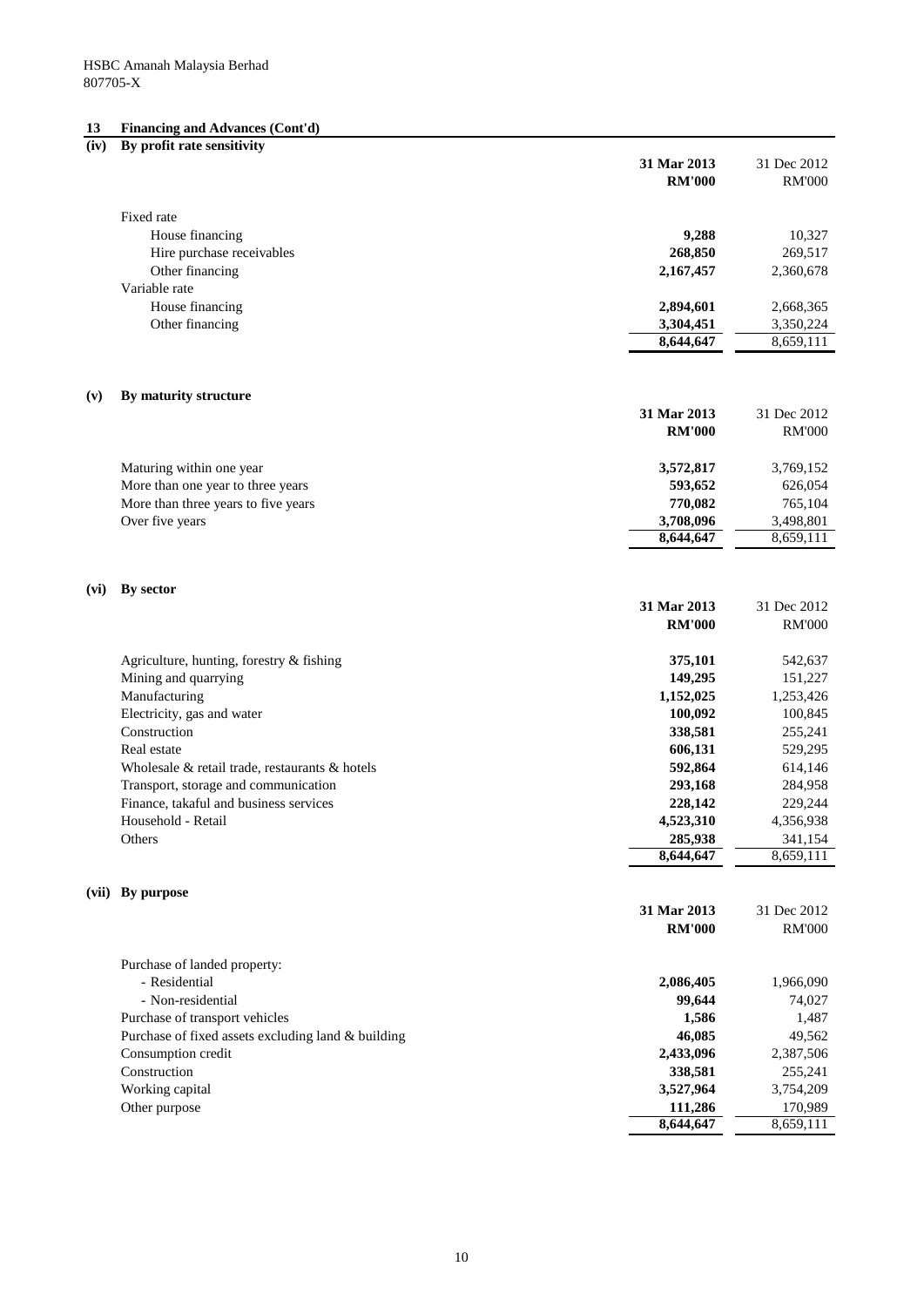| <b>Financing and Advances (Cont'd)</b><br>13 |               |               |
|----------------------------------------------|---------------|---------------|
| (viii) By geographical distribution          |               |               |
|                                              | 31 Mar 2013   | 31 Dec 2012   |
|                                              | <b>RM'000</b> | <b>RM'000</b> |
| Northern Region                              | 1,544,434     | 1,642,810     |
| Southern Region                              | 1,329,759     | 1,321,642     |
| <b>Central Region</b>                        | 5,210,363     | 5,082,757     |
| <b>Eastern Region</b>                        | 560,091       | 611,902       |
|                                              | 8,644,647     | 8,659,111     |

The Northern region consists of the states of Perlis, Kedah, Penang, Perak, Pahang, Kelantan and Terengganu.

The Southern region consists of the states of Johor, Malacca and Negeri Sembilan.

The Central region consists of the states of Selangor and the Federal Territory of Kuala Lumpur.

The Eastern region consists of the states of Sabah, Sarawak and the Federal Territory of Labuan.

Concentration by location for financing and advances is based on the location of the customer.

## **(ix) Assets under Management**

The details of assets under management in respect of the Restricted Profit Sharing Investment account financing are as below. The exposures and the corresponding risk management amount will be be reported in HSBC Bank Malaysia Berhad's financial statements.

|                                                                     |                                                       | 31 Mar 2013<br><b>RM'000</b>                           | 31 Dec 2012<br><b>RM'000</b>                       |
|---------------------------------------------------------------------|-------------------------------------------------------|--------------------------------------------------------|----------------------------------------------------|
| Term financing<br>Less: Individual allowance for impaired financing |                                                       | 607,338                                                | 632,121                                            |
| Total net financing and advances                                    |                                                       | 607,338                                                | 632,121                                            |
|                                                                     | <b>Credit</b><br>Principal<br>amount<br><b>RM'000</b> | <b>Credit</b><br>equivalent<br>amount<br><b>RM'000</b> | <b>Risk</b><br>weighted<br>amount<br><b>RM'000</b> |
| <b>Commitments and Contingencies</b>                                |                                                       |                                                        |                                                    |
| at 31 Mar 2013<br>at 31 Dec 2012                                    |                                                       |                                                        |                                                    |
|                                                                     |                                                       | <b>Principal</b><br><b>RM'000</b>                      | <b>Risk</b><br>weighted<br><b>RM'000</b>           |
| <b>Total RWA for Credit Risk</b>                                    |                                                       |                                                        |                                                    |
| at 31 Mar 2013<br>at 31 Dec 2012                                    |                                                       | 607,338<br>632,121                                     | 607,338<br>632,121                                 |

## **14 Impaired Financing**

**(i) Movements in impaired financing and advances**

|                                                        | 31 Mar 2013   | 31 Dec 2012   |
|--------------------------------------------------------|---------------|---------------|
|                                                        | <b>RM'000</b> | <b>RM'000</b> |
| At beginning of period/year                            | 129,418       | 125,688       |
| Classified as impaired during the period/year          | 61,687        | 230,701       |
| Reclassified as performing                             | (23,775)      | (23,715)      |
| Amount recovered                                       | (11,396)      | (65, 354)     |
| Amount written off                                     | (32, 439)     | (116, 486)    |
| Other movements                                        | 14,873        | (21, 416)     |
| At end of period/year                                  | 138,368       | 129,418       |
| Less: Individual allowance for impairment              | (33,673)      | (30, 379)     |
| Collective allowance for impairment (impaired portion) | (57, 976)     | (57, 126)     |
| Net impaired financing and advances                    | 46,719        | 41,913        |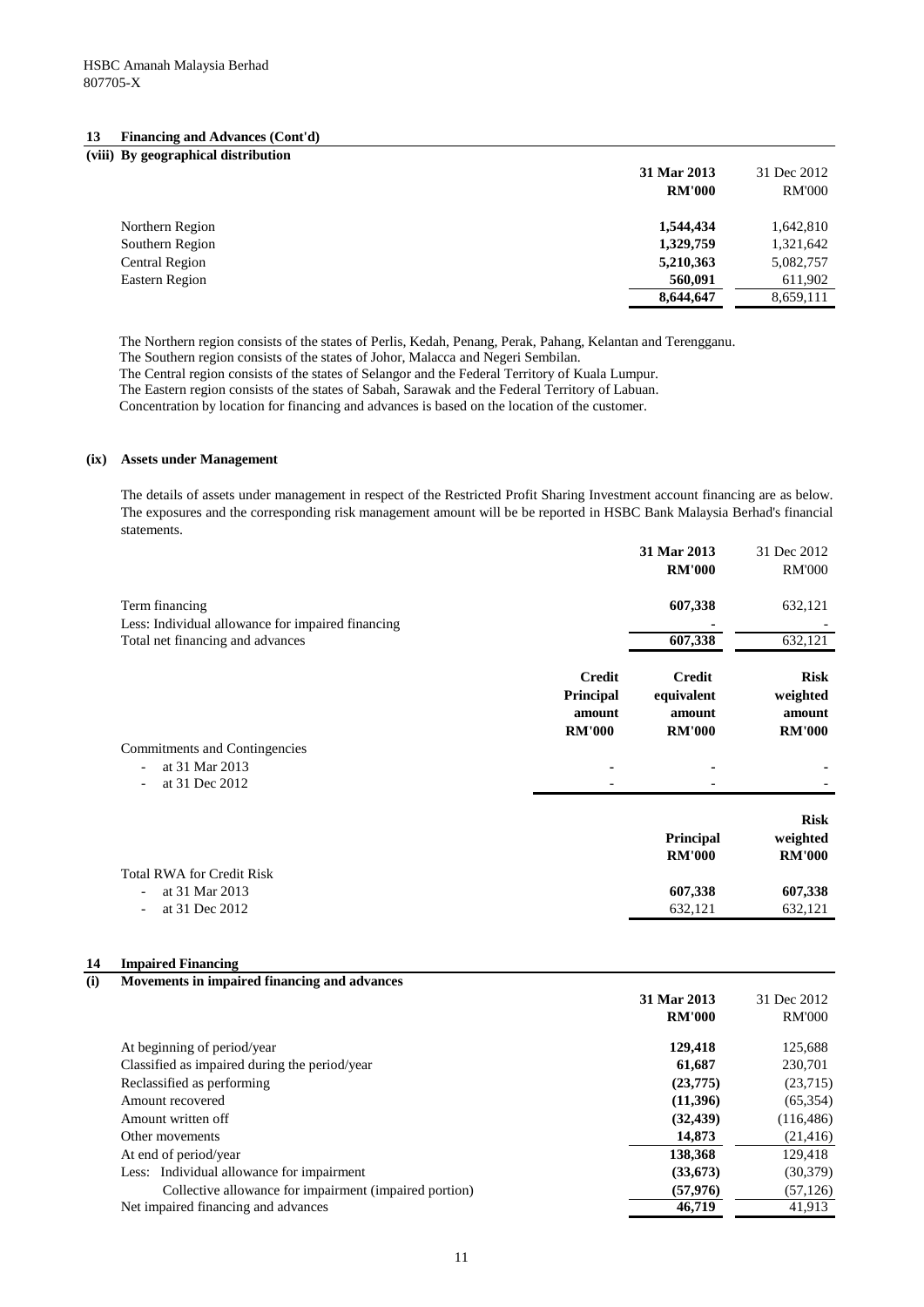# **14 Impaired Financing (Cont'd)**

| (ii)  | Movements in allowance for impaired financing  |               |               |
|-------|------------------------------------------------|---------------|---------------|
|       |                                                | 31 Mar 2013   | 31 Dec 2012   |
|       |                                                | <b>RM'000</b> | <b>RM'000</b> |
|       | <b>Collective allowance for impairment</b>     |               |               |
|       | At beginning of period/year                    | 144,853       | 105,185       |
|       | Made during the period/year                    | 42,926        | 159,920       |
|       | Amount released                                | (6,710)       | (6, 644)      |
|       | Amount written off                             | (31,712)      | (110,956)     |
|       | Discount unwind                                | (28)          | 18            |
|       | Other movement                                 |               | (2,670)       |
|       | At end of period/year                          | 149,329       | 144,853       |
|       |                                                |               |               |
|       |                                                | 31 Mar 2013   |               |
|       |                                                |               | 31 Dec 2012   |
|       |                                                | <b>RM'000</b> | <b>RM'000</b> |
|       | <b>Individual allowance for impairment</b>     |               |               |
|       | At beginning of period/year                    | 30,379        | 32,981        |
|       | Made during the period/year                    | 12,051        | 32,088        |
|       | Amount recovered                               | (9,340)       | (18,053)      |
|       | Amount written off                             | (109)         | (1,370)       |
|       | Other movement                                 | 745           | (14, 684)     |
|       | Discount unwind                                | (53)          | (583)         |
|       | At end of period/year                          | 33,673        | 30,379        |
| (iii) | <b>By contract</b>                             |               |               |
|       |                                                | 31 Mar 2013   | 31 Dec 2012   |
|       |                                                | <b>RM'000</b> | <b>RM'000</b> |
|       | Bai Bithaman Ajil (deferred payment sale)      | 548           | 597           |
|       | Ijarah Thumma Al-Bai (AITAB) (hire purchase)   | 9,087         | 9,251         |
|       | Murabahah (cost-plus)                          | 14,102        | 10,073        |
|       | Musharakah (profit and loss sharing)           | 45,877        | 39,454        |
|       | Bai Al-Inah (sell and buy back)                | 52,294        | 54,397        |
|       | Ujrah (fee-based)                              | 16,460        | 15,646        |
|       |                                                | 138,368       | 129,418       |
| (iv)  | By sector                                      |               |               |
|       |                                                | 31 Mar 2013   | 31 Dec 2012   |
|       |                                                | <b>RM'000</b> | <b>RM'000</b> |
|       | Agriculture, hunting, forestry $\&$ fishing    | 56            | 84            |
|       | Manufacturing                                  | 7,540         | 7,594         |
|       | Wholesale & retail trade, restaurants & hotels | 7,368         | 6,913         |
|       | Transport, storage and communication           | 818           | 829           |
|       | Finance, takaful and business services         | 420           | 420           |
|       | Household - Retail                             | 121,975       | 113,578       |
|       | Others                                         | 191           |               |
|       |                                                | 138,368       | 129,418       |
|       |                                                |               |               |
| (v)   | By purpose                                     | 31 Mar 2013   | 31 Dec 2012   |
|       |                                                | <b>RM'000</b> | <b>RM'000</b> |
|       | Purchase of landed property:                   |               |               |
|       | - Residential                                  | 51,108        | 45,439        |
|       | - Non-residential                              | 105           | 108           |
|       | Purchase of transport vehicles                 | 138           | 60            |
|       | Consumption credit                             | 70,729        | 68,079        |
|       | Working capital                                | 15,602        | 15,046        |
|       | Other purpose                                  | 686           | 686           |
|       |                                                | 138,368       | 129,418       |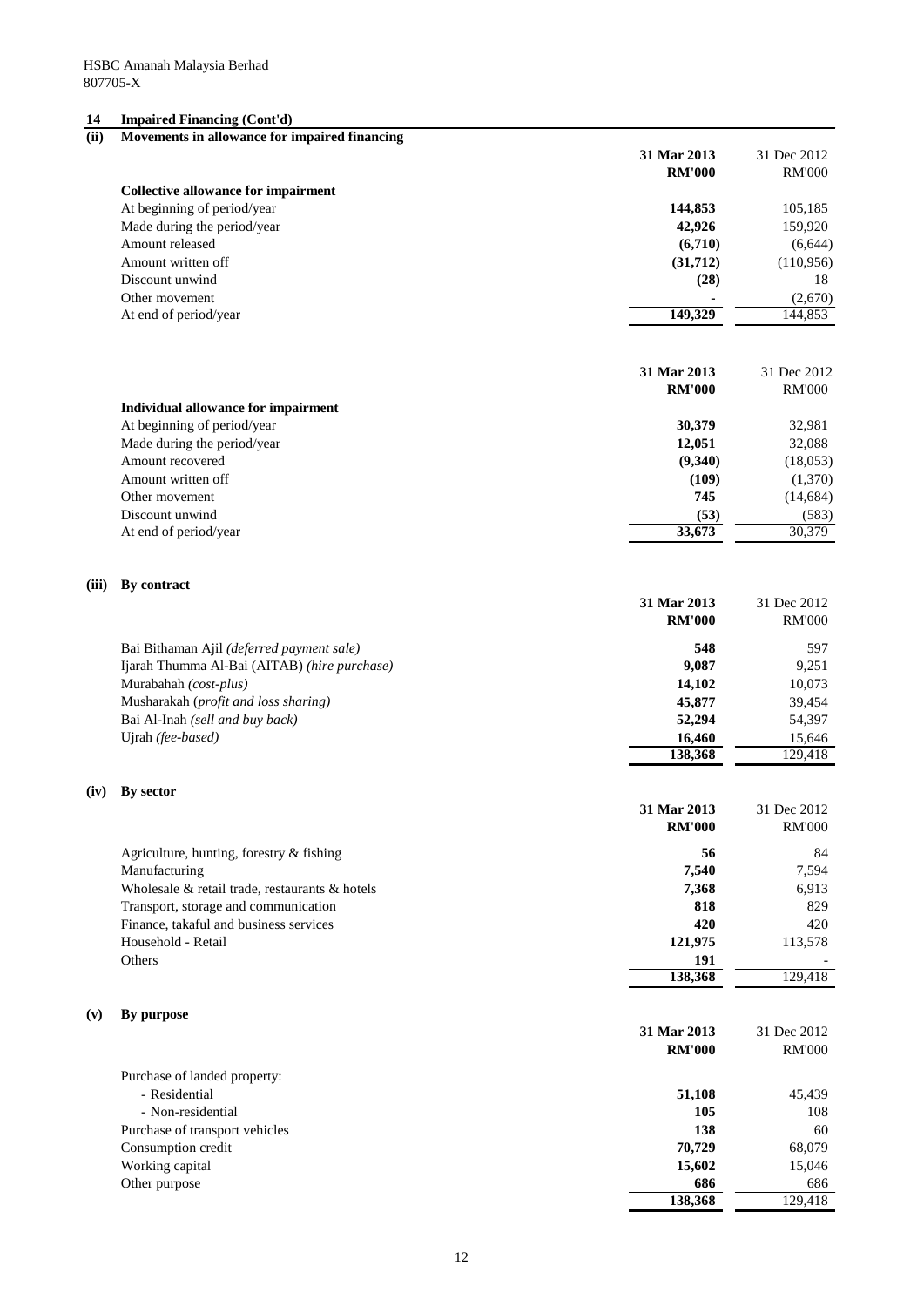## **14 Impaired Financing (Cont'd)**

## **(vi) By geographical distribution**

|    |                       | 31 Mar 2013<br><b>RM'000</b> | 31 Dec 2012<br><b>RM'000</b>  |
|----|-----------------------|------------------------------|-------------------------------|
|    | Northern Region       | 38,242                       | 36,631                        |
|    | Southern Region       | 29,858                       | 30,106                        |
|    | <b>Central Region</b> | 63,967                       | 57,037                        |
|    | <b>Eastern Region</b> | 6,301                        | 5,644                         |
|    |                       | 138,368                      | 129,418                       |
| 15 | <b>Other Assets</b>   |                              |                               |
|    |                       | 31 Mar 2013<br>DATIOOO       | 31 Dec 2012<br>$D M N \Omega$ |

|                                                    | <b>RM'000</b> | <b>RM'000</b> |
|----------------------------------------------------|---------------|---------------|
| Derivative financial assets (Note 28)              | 19,481        | 19,232        |
| Income receivable                                  | 9,123         | 16,387        |
| Amount due from holding company/ related companies | 203,007       | 96,723        |
| Other receivables, deposits and prepayments        | 14,550        | 18,878        |
|                                                    | 246,161       | 151,220       |
|                                                    |               |               |

## **16 Statutory deposits with Bank Negara Malaysia**

The non-profit bearing statutory deposits are maintained with Bank Negara Malaysia in compliance with Section 26(2)c and 26(3) of the Central Bank of Malaysia Act 2009, the amounts of which are determined at set percentages of total eligible liabilities.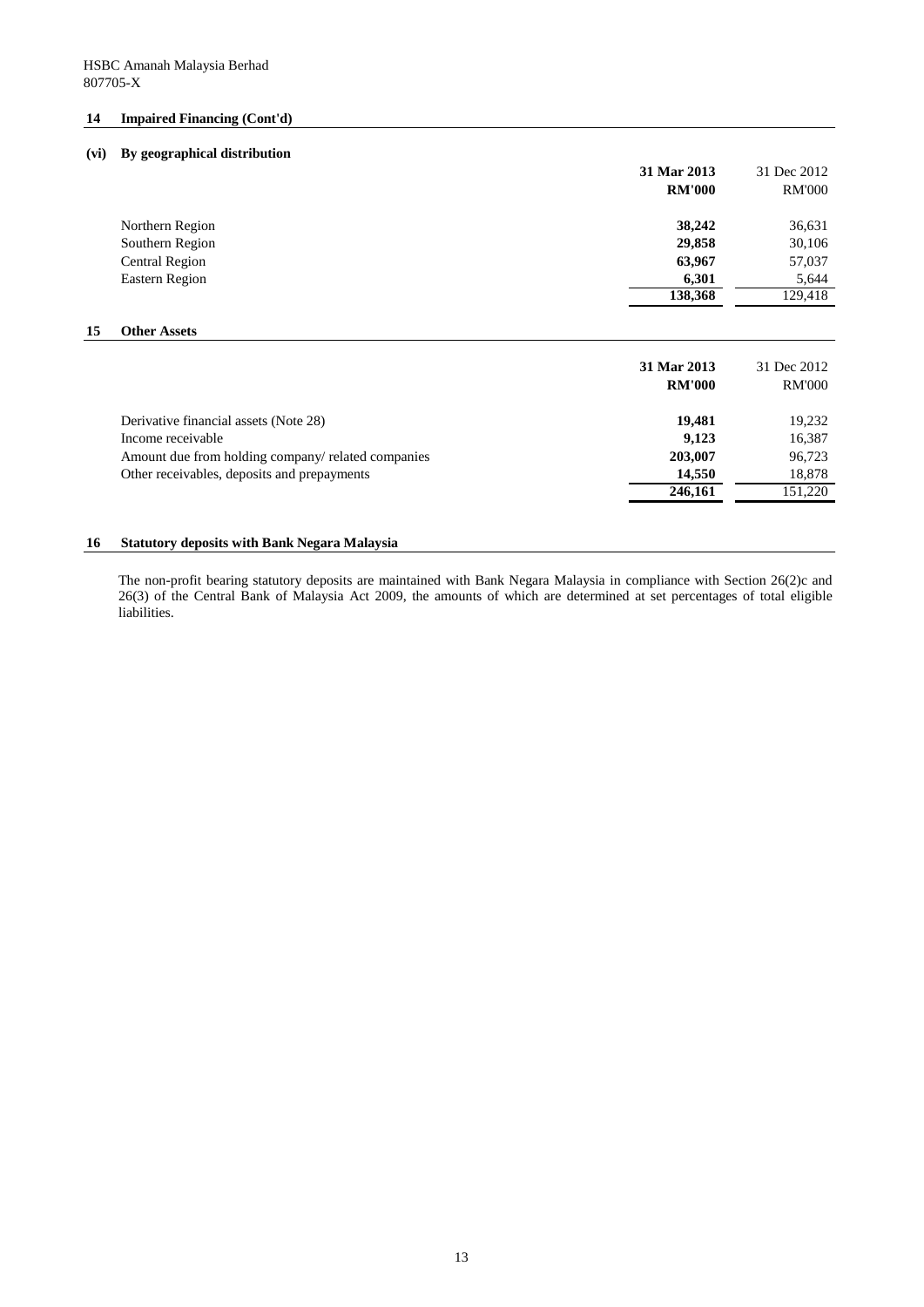# **17 Deposits from Customers**

# **(i) By type of deposit**

|                                    | 31 Mar 2013<br><b>RM'000</b> | 31 Dec 2012<br><b>RM'000</b> |
|------------------------------------|------------------------------|------------------------------|
| Non-Mudharabah Fund                |                              |                              |
| Demand deposits                    | 1,119,402                    | 797,894                      |
| Savings deposits                   | 983,382                      | 942,872                      |
| Fixed return investment deposits   | 5,765,110                    | 5,446,258                    |
| Islamic repurchase agreements      | 286,879                      | 223,467                      |
| Negotiable instruments of deposits | 193,495                      | 80,434                       |
| Others                             | 1,184,032                    | 1,148,884                    |
|                                    | 9,532,300                    | 8,639,809                    |

The maturity structure of term deposits and negotiable instruments of deposits is as follows:

|                                     | <b>RM'000</b> | <b>RM'000</b> |
|-------------------------------------|---------------|---------------|
| Due within six months               | 4,950,848     | 4,697,623     |
| More than six months to one year    | 818,624       | 709,464       |
| More than one year to three years   | 87,579        | 58,711        |
| More than three years to five years | 101,554       | 60,894        |
|                                     | 5,958,605     | 5,526,692     |

# **(ii) By type of customer**

|                                 | 31 Mar 2013   | 31 Dec 2012   |
|---------------------------------|---------------|---------------|
|                                 | <b>RM'000</b> | <b>RM'000</b> |
| Government and statutory bodies | 90,251        | 86,997        |
| Business enterprises            | 2,030,316     | 2,053,853     |
| Individuals                     | 6,014,420     | 5,252,261     |
| Others                          | 1,397,313     | 1,246,698     |
|                                 | 9,532,300     | 8,639,809     |

# **18 Deposits and Placements from Banks and Other Financial Institutions**

| Mudharabah Fund      | 31 Mar 2013<br><b>RM'000</b> | 31 Dec 2012<br><b>RM'000</b> |
|----------------------|------------------------------|------------------------------|
| Licensed banks       | 1,645,533                    | 1,753,541                    |
| Bank Negara Malaysia | 12,124                       | 9,775                        |
|                      | 1,657,657                    | 1,763,316                    |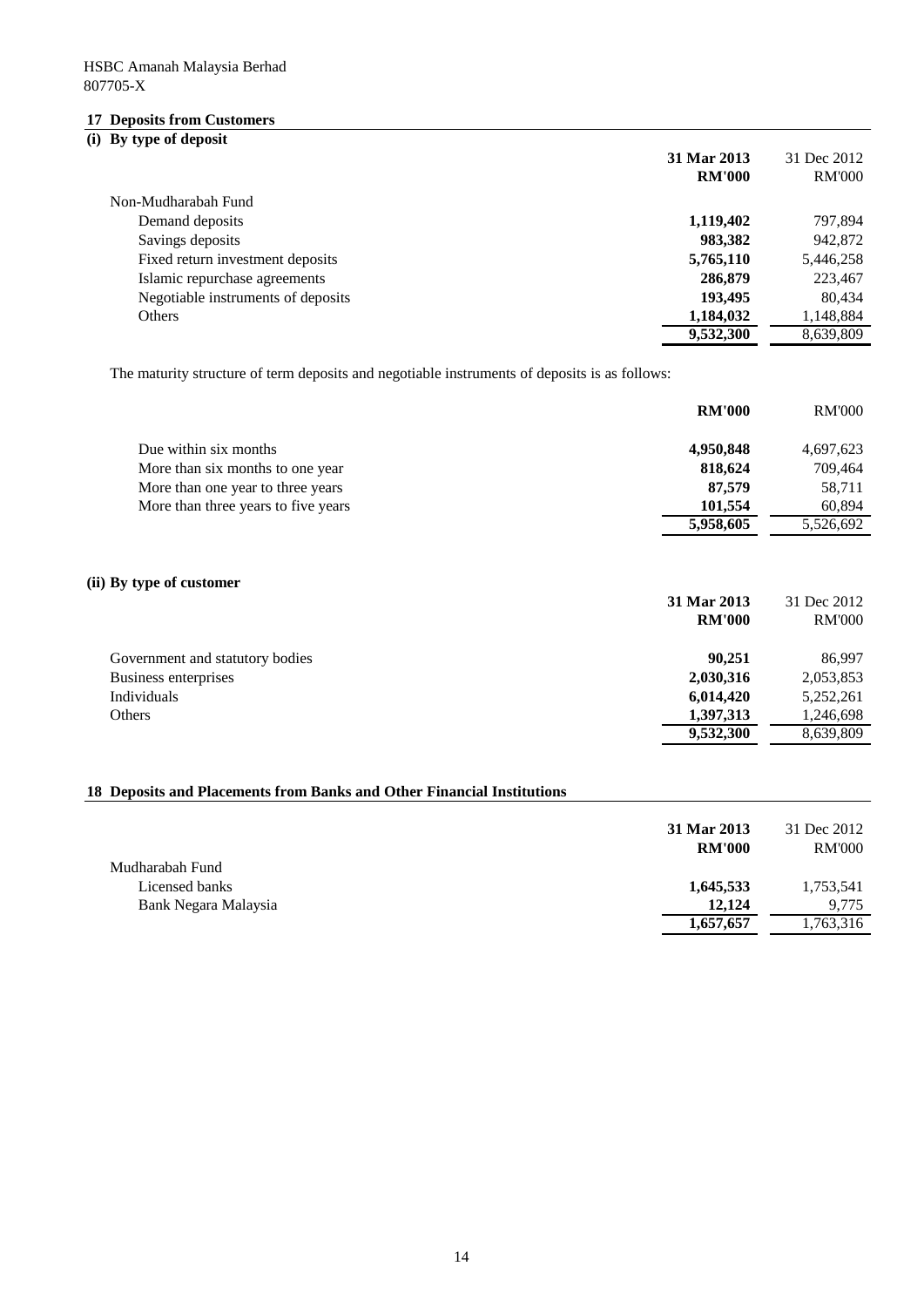## **19 Other Liabilities**

|                                                   |             | 31 Mar 2013   | 31 Dec 2012   |
|---------------------------------------------------|-------------|---------------|---------------|
|                                                   | <b>Note</b> | <b>RM'000</b> | <b>RM'000</b> |
|                                                   |             |               |               |
| Derivative financial liabilities                  |             | 69,338        | 43,284        |
| Profit payable                                    |             | 39,065        | 41,915        |
| Amounts due to holding company/ related companies |             | 8,786         | 33,776        |
| Profit equalisation reserve                       | (a)         | 1,340         | 1,340         |
| Other creditors and accruals                      | (b)         | 66,969        | 64,226        |
|                                                   |             | 185,498       | 184,541       |

## (a) Movement in profit equalisation reserve is as follows:

| 31 Mar 2013                           |                | 31 Dec 2012   |
|---------------------------------------|----------------|---------------|
| <b>RM'000</b>                         |                | <b>RM'000</b> |
| At beginning of financial period/year | 1,340          | 6,700         |
| Transfer to retained profits          | $\blacksquare$ | (5,360)       |
| At end of period/year                 | 1,340          | 1,340         |

## (b) Other creditors and accruals

Included in other creditors and accruals is excess compensation balance and profit earned from inadvertent financing of Shariah non-compliant activities. The contribution was distributed to the Non-Governmental Organisations approved by the Shariah Committee in the previous financial year.

| Source and use of charity funds                                  | 31 Mar 2013<br><b>RM'000</b> | 31 Dec 2012<br><b>RM'000</b> |
|------------------------------------------------------------------|------------------------------|------------------------------|
| <b>Source of charity funds</b>                                   |                              |                              |
| At beginning of period/year                                      | 32                           |                              |
| Excess compensation account                                      | $\blacksquare$               | 70                           |
| Income from inadvertent Shariah non-compliant activities         | $\blacksquare$               | 32                           |
| Use of charity funds<br>Contribution to non-profit organisations | ۰                            | (70)                         |
| At end of period/year                                            | 32                           | 32                           |

# **20 Multi-Currency Sukuk Programme ('MCSP')**

| <b>RM'000</b> | <b>RM'000</b> |
|---------------|---------------|
| 500,000       | 500,000       |
|               |               |

This is a 5-year medium term note (Sukuk) issued under the Bank's RM3 billion Multi-Currency Sukuk Programme. The Sukuk's maturity date is 28 September 2017 and bears a distribution rate of 3.75% per annum payable semi-annually in arrears. The Sukuk issued under the MCSP is carried at amortised cost, with profit payable recognised on an accrual basis.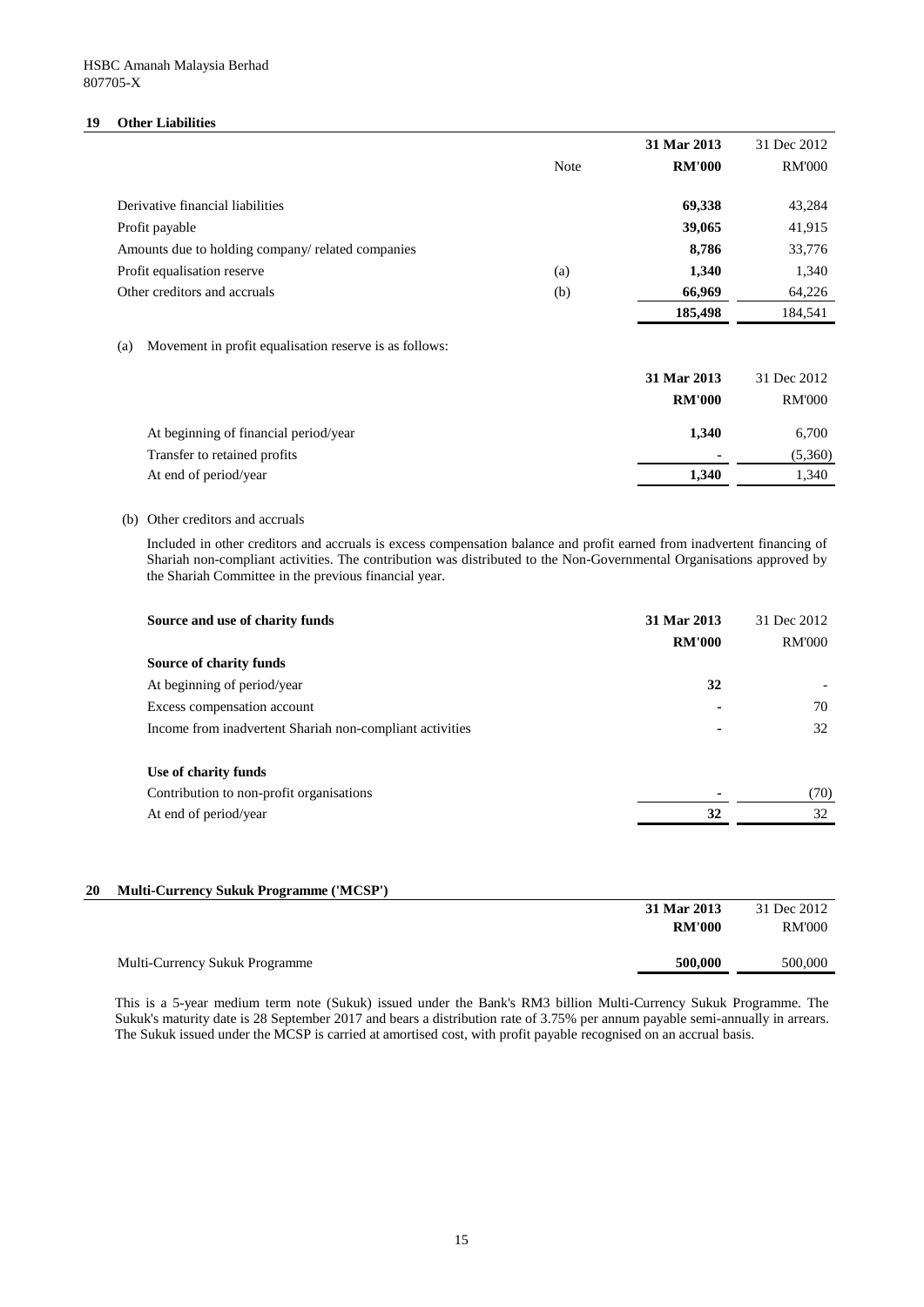# **21 Income Derived from Investment of Depositors' Funds and Others**

|                                                                                                   | 31 Mar 2013                  | 31Mar 2012                  |
|---------------------------------------------------------------------------------------------------|------------------------------|-----------------------------|
|                                                                                                   | <b>RM'000</b>                | <b>RM'000</b>               |
| Income derived from investment of:                                                                |                              |                             |
| general investment deposits<br>(i)                                                                | 108,605                      | 106,339                     |
| (ii) specific investment deposits                                                                 | 13,038                       | 30,873                      |
| (iii) other deposits                                                                              | 24,583                       | 20,613                      |
|                                                                                                   | 146,226                      | 157,825                     |
| Income derived from investment of general investment deposits<br>(i)<br>Finance income and hibah: | 31 Mar 2013<br><b>RM'000</b> | 31Mar 2012<br><b>RM'000</b> |
| Financing and advances                                                                            |                              |                             |
| - Profit earned other than recoveries from                                                        |                              |                             |
| impaired financing                                                                                | 94,657                       | 94,164                      |
| - Recoveries from impaired financing                                                              | 40                           | 106                         |
| Financial investments available-for-sale                                                          | 4,749                        | 1,282                       |
| Money at call and deposit with financial                                                          |                              |                             |
| institutions                                                                                      | 9,159                        | 10,787                      |
|                                                                                                   | 108,605                      | 106,339                     |
|                                                                                                   |                              |                             |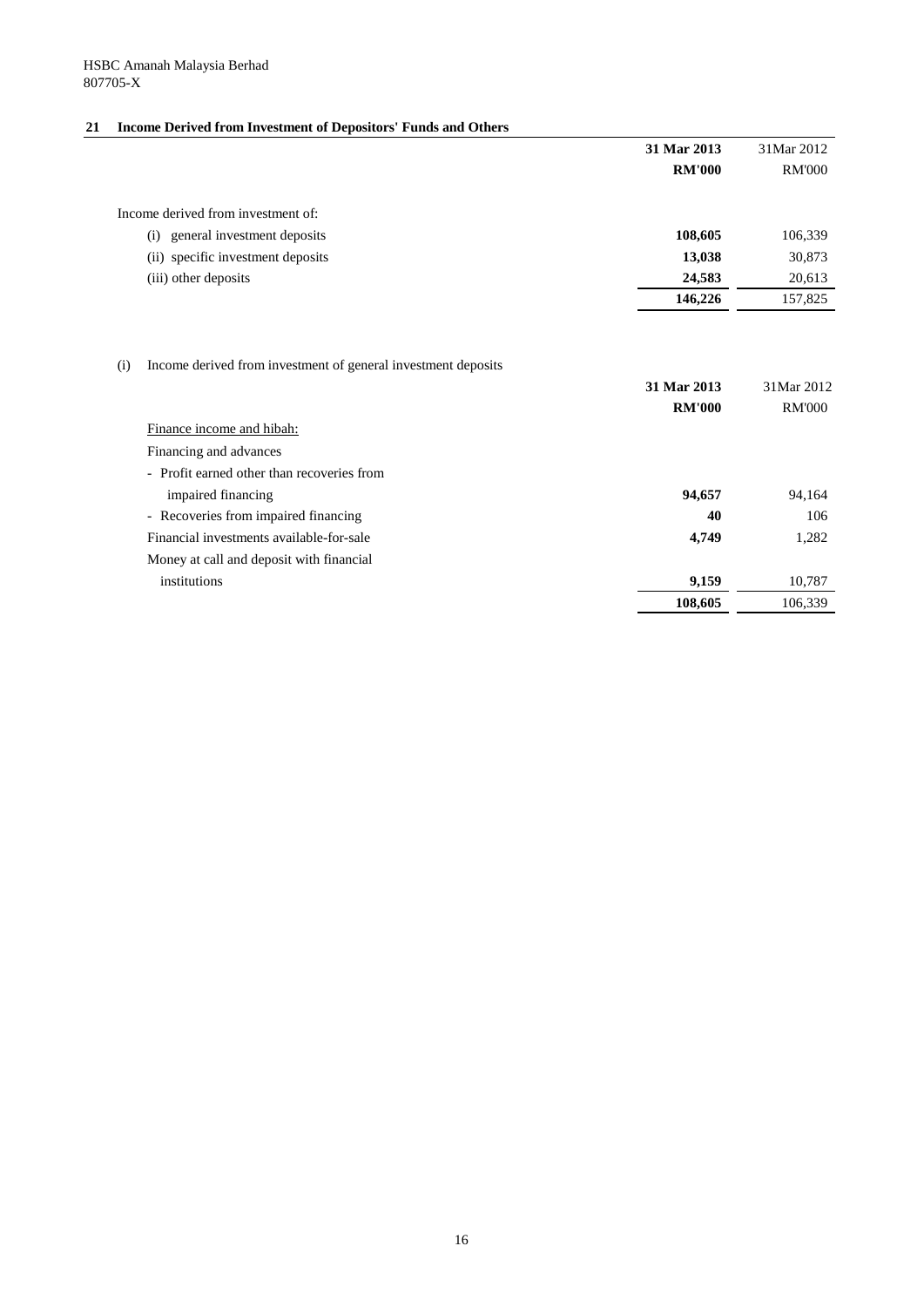# **21 Income Derived from Investment of Depositors' Funds and Others (Cont'd)**

| $\frac{1}{2}$ and $\frac{1}{2}$ and $\frac{1}{2}$ and $\frac{1}{2}$ and $\frac{1}{2}$ and $\frac{1}{2}$ and $\frac{1}{2}$ and $\frac{1}{2}$ and $\frac{1}{2}$ | 31 Mar 2013<br><b>RM'000</b> | 31Mar 2012<br><b>RM'000</b> |
|---------------------------------------------------------------------------------------------------------------------------------------------------------------|------------------------------|-----------------------------|
| Income derived from investment of specific investment deposits<br>(ii)                                                                                        |                              |                             |
| Finance income and hibah:                                                                                                                                     |                              |                             |
| Financing and advances                                                                                                                                        |                              |                             |
| - Profit earned other than recoveries from                                                                                                                    |                              |                             |
| impaired financing                                                                                                                                            | 4,382                        | 7,405                       |
| Financial investments available-for-sale                                                                                                                      | 3,807                        | 2,625                       |
|                                                                                                                                                               | 8,189                        | 10,030                      |
| Other operating income                                                                                                                                        |                              |                             |
| Fees and commission                                                                                                                                           | 1,277                        | 619                         |
| Net gains from dealing in foreign currency                                                                                                                    | 4,385                        | 3,489                       |
| Net gain from sale of financial assets held-for-trading                                                                                                       |                              |                             |
| and other financial instruments                                                                                                                               | 6,248                        | 17,321                      |
| Net gain/(loss) from trading in derivatives                                                                                                                   | 162                          | (366)                       |
| Net profit paid from financial assets held-for-trading                                                                                                        |                              |                             |
| and other financial instruments                                                                                                                               | (6,792)                      | (880)                       |
| Net unrealised (loss)/gain from revaluation of                                                                                                                |                              |                             |
| financial assets held-for-trading                                                                                                                             | (431)                        | 660                         |
|                                                                                                                                                               | 4,849                        | 20,843                      |
|                                                                                                                                                               | 13,038                       | 30,873                      |
| The above fees and commissions were derived from the following major contributors:                                                                            |                              |                             |
| Guarantee fees                                                                                                                                                | 262                          | 285                         |
| Service charges and fees                                                                                                                                      | 44                           | 168                         |
| <b>Credit facilities</b>                                                                                                                                      | 479                          | 149                         |
|                                                                                                                                                               |                              |                             |
|                                                                                                                                                               | 31 Mar 2013                  | 31Mar 2012                  |
|                                                                                                                                                               | <b>RM'000</b>                | <b>RM'000</b>               |
| (iii) Income derived from investment of other deposits                                                                                                        |                              |                             |
| Finance income and hibah:                                                                                                                                     |                              |                             |
| Financing and advances                                                                                                                                        |                              |                             |
| - Profit earned other than recoveries from                                                                                                                    |                              |                             |
| impaired financing                                                                                                                                            | 21,426                       | 18,253                      |
| - Recoveries from impaired financing                                                                                                                          | 9                            | 21                          |
| Financial investments available-for-sale                                                                                                                      | 1,075                        | 248                         |
| Money at call and deposit with financial                                                                                                                      |                              |                             |
| institutions                                                                                                                                                  | 2,073                        | 2,091                       |
|                                                                                                                                                               | 24,583                       | 20,613                      |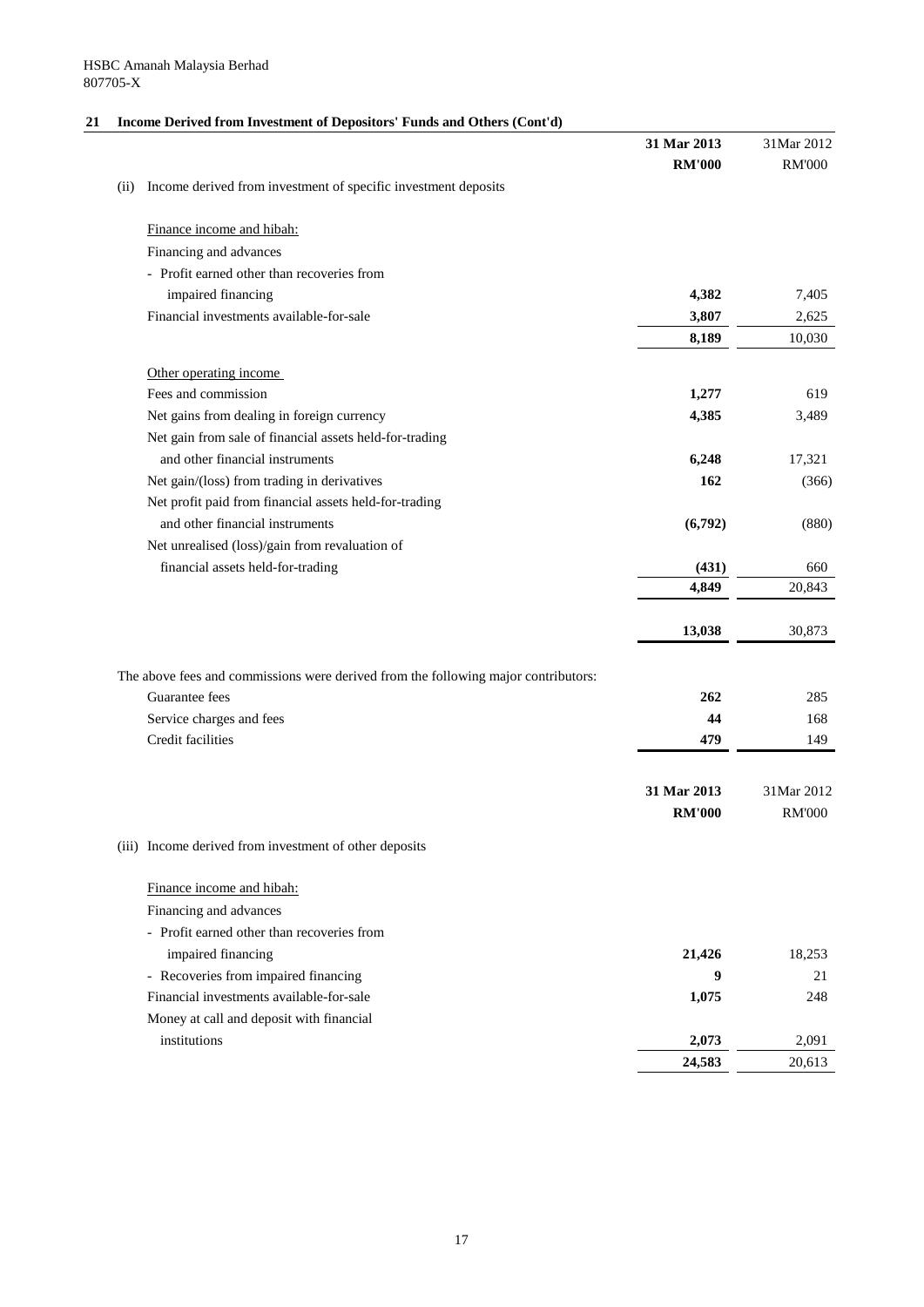# **22 Income Derived from Investment of Shareholder's Funds**

|                                                                                    | 31 Mar 2013<br><b>RM'000</b> | 31Mar 2012<br><b>RM'000</b> |
|------------------------------------------------------------------------------------|------------------------------|-----------------------------|
|                                                                                    |                              |                             |
| Finance income:                                                                    |                              |                             |
| Financing and advances                                                             |                              |                             |
| - Profit earned other than recoveries from                                         |                              |                             |
| impaired financing                                                                 | 11,260                       | 11,527                      |
| - Recoveries from impaired financing                                               | 5                            | 13                          |
| Financial investments available-for-sale                                           | 565                          | 157                         |
| Money at call and deposit with financial                                           |                              |                             |
| institutions                                                                       | 1,089                        | 1,321                       |
|                                                                                    | 12,919                       | 13,018                      |
| Other operating income                                                             |                              |                             |
| Fees and commission                                                                | 19,451                       | 12,855                      |
| Shared-service fees from holding company                                           | 894                          | 680                         |
| Other income                                                                       | 68                           | 76                          |
|                                                                                    | 20,413                       | 13,611                      |
|                                                                                    | 33,332                       | 26,629                      |
| The above fees and commissions were derived from the following major contributors: |                              |                             |
| Service charges and fees                                                           | 4,255                        | 4,011                       |
| Cards                                                                              | 6,401                        | 4,028                       |
| Agency fees                                                                        | 4,621                        | 2,402                       |
| <b>Impairment Losses on Financing</b>                                              |                              |                             |
|                                                                                    | 31 Mar 2013                  | 31Mar 2012                  |
|                                                                                    | <b>RM'000</b>                | <b>RM'000</b>               |
| Impairment charges on financing:                                                   |                              |                             |
| Individual impairment<br>(a)                                                       |                              |                             |
| - Provided                                                                         | 12,051                       | 3,173                       |
| - Written back                                                                     | (9,340)                      | (1,556)                     |
| Collective impairment<br>(b)                                                       |                              |                             |
| - Provided                                                                         | 42,926                       | 48,441                      |
| - Written back                                                                     |                              |                             |
|                                                                                    | (6,710)                      |                             |
| Impaired financing                                                                 |                              |                             |
| - Recovered                                                                        | (7, 633)                     |                             |
| - Written off                                                                      | 808                          | (4,906)<br>(6, 493)<br>146  |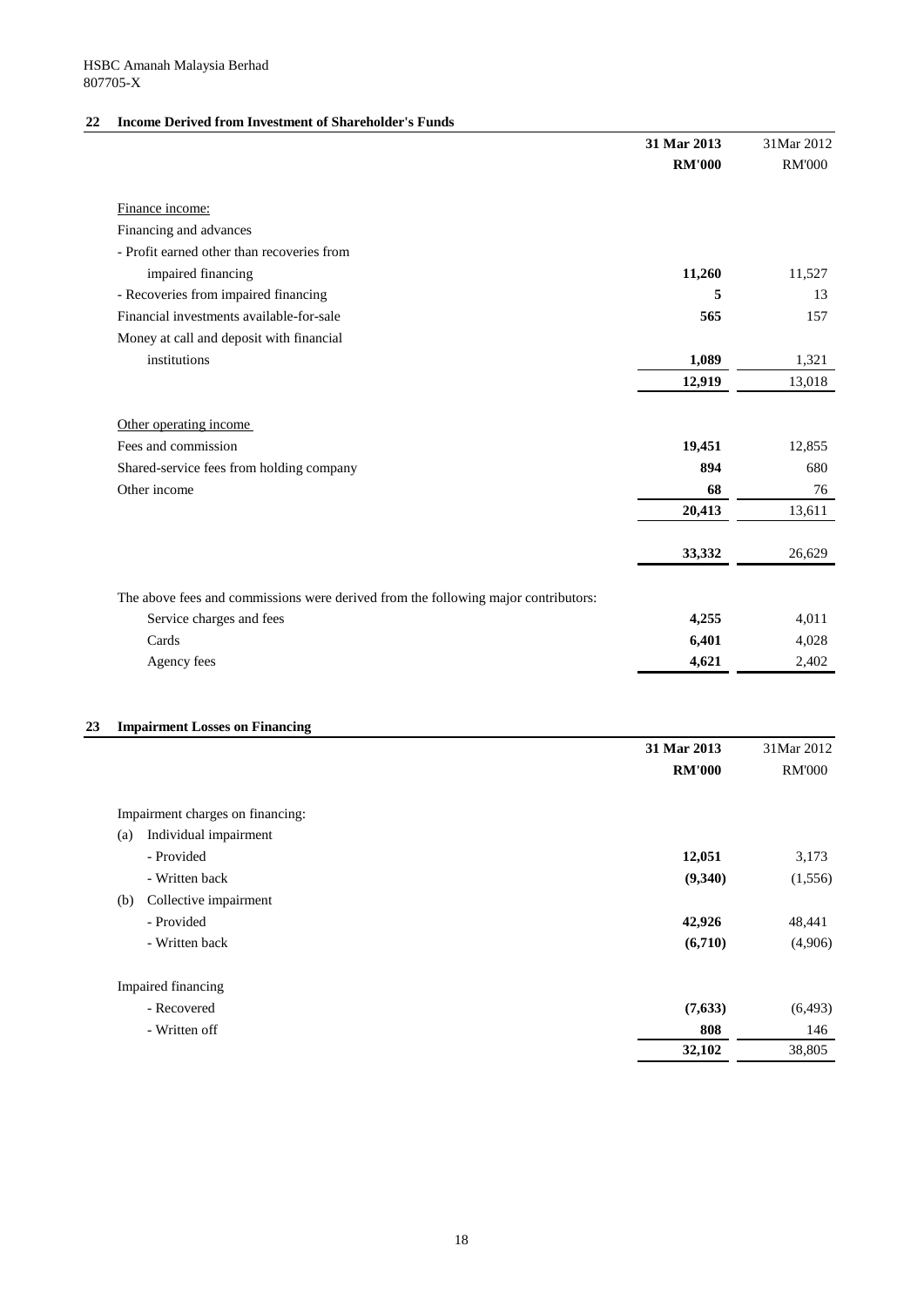# **24 Income Attributable to Depositors**

|    |                                                      | 31 Mar 2013   | 31Mar 2012    |
|----|------------------------------------------------------|---------------|---------------|
|    |                                                      | <b>RM'000</b> | <b>RM'000</b> |
|    | Deposits from customers                              |               |               |
|    | - Non-Mudharabah Fund                                | 44,534        | 43,086        |
|    | Deposits and placements of banks and other financial |               |               |
|    | institutions                                         |               |               |
|    | - Mudharabah Fund                                    | 10,641        | 17,683        |
|    | Others                                               | 4,906         | 129           |
|    |                                                      | 60,081        | 60,898        |
|    |                                                      |               |               |
| 25 | <b>Personnel Expenses</b>                            | 31 Mar 2013   | 31Mar 2012    |
|    |                                                      | <b>RM'000</b> | <b>RM'000</b> |
|    | Salaries, allowances and bonuses                     | 6,495         | 7,505         |
|    | <b>Employees Provident Fund contributions</b>        | 781           | 1,050         |
|    | Other staff related costs                            | 786           | 927           |
|    |                                                      | 8,062         | 9,482         |
|    |                                                      |               |               |
| 26 | <b>Other Overheads and Expenditures</b>              | 31 Mar 2013   | 31Mar 2012    |
|    |                                                      | <b>RM'000</b> | <b>RM'000</b> |
|    | Promotion and marketing related expenses             |               |               |
|    | Advertising and promotion                            | 2,824         | 2,791         |
|    | Marketing                                            | 1,174         | 1,812         |
|    |                                                      | 3,998         | 4,603         |
|    | Establishment related expenses                       |               |               |
|    | Depreciation of equipment                            | 2,471         | 1,737         |
|    | Amortisation of intangible assets                    | 5             | 134           |
|    | Information technology costs                         | 259           | 226           |
|    | Hire of equipment                                    | 17            | 12            |
|    | Rental of premises                                   | 2,031         | 1,758         |
|    | Equipment written off                                | 14            |               |
|    | Others                                               | 531           | 431           |
|    |                                                      | 5,328         | 4,298         |
|    | General administrative expenses                      |               |               |
|    | Shared-service fees to immediate holding company     | 30,935        | 25,655        |
|    | Auditors' remuneration                               |               |               |
|    | <b>Audit fees</b>                                    |               |               |
|    | <b>KPMG</b> Malaysia                                 | 30            | 28            |
|    | Non-audit services                                   |               |               |
|    | <b>KPMG</b> Malaysia                                 | 43            | 48            |
|    | Professional fees                                    | 308           | 353           |
|    | Others                                               | 2,900         | 2,998         |
|    |                                                      | 34,216        | 29,082        |
|    |                                                      | 43,542        | 37,983        |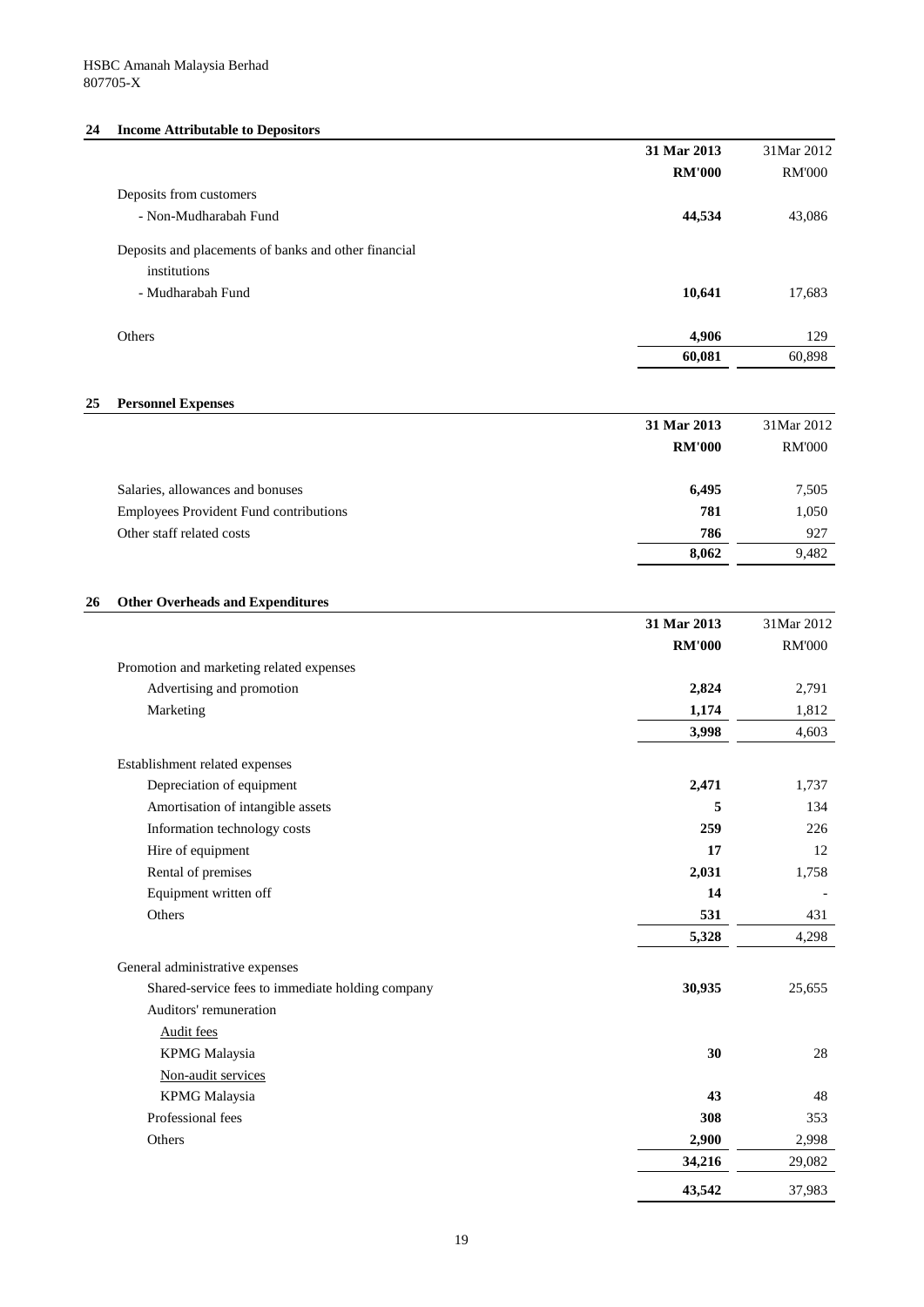# **27 Capital Adequacy**

|                                                      | 31 Mar 2013   | 31 Dec 2012   |
|------------------------------------------------------|---------------|---------------|
|                                                      | <b>RM'000</b> | <b>RM'000</b> |
|                                                      |               | Restated      |
| Tier 1 capital                                       |               |               |
| Paid-up ordinary share capital                       | 50,000        | 50,000        |
| Share premium                                        | 610,000       | 610,000       |
| Retained profits                                     | 328,085       | 328,085       |
| Other reserves                                       | 53,334        | 51,874        |
| Regulatory adjustments                               | (43, 127)     | (42,072)      |
| Total Tier 1 capital                                 | 998,292       | 997,887       |
| Tier 2 capital                                       |               |               |
| Collective impairment allowance (unimpaired portion) | 91,353        | 87,727        |
| Total Tier 2 capital                                 | 91,353        | 87,727        |
| <b>Capital base</b>                                  | 1,089,645     | 1,085,614     |
|                                                      |               |               |
| <b>Common Equity Tier 1 and Core Capital ratio</b>   | 10.9%         | 10.8%         |
| <b>Risk-Weighted Capital ratio</b>                   | 11.9%         | 11.8%         |

The capital ratios have been computed in accordance with the revised Capital Adequacy Framework for Islamic Banks *(CAFIB), with effect from 1 January 2013.*

Breakdown of risk-weighted assets ('RWA') in the various categories of risk weighted:

|                                | 31 Mar 2013      |                      | 31 Dec 2012   |               |
|--------------------------------|------------------|----------------------|---------------|---------------|
|                                | <b>Principal</b> | <b>Risk-weighted</b> | Principal     | Risk-weighted |
|                                | <b>RM'000</b>    | <b>RM'000</b>        | <b>RM'000</b> | <b>RM'000</b> |
| Total RWA for credit risk      | 14,398,289       | 8,273,593            | 14,058,135    | 8,397,856     |
| Total RWA for market risk      | $\blacksquare$   | 86,128               |               | 72,469        |
| Total RWA for operational risk | $\blacksquare$   | 777,135              |               | 746,473       |
|                                | 14,398,289       | 9,136,856            | 14,058,135    | 9,216,798     |

The comparative capital adequacy ratios and components of capital base have been restated in accordance with the guidelines of the revised CAFIB. Refer to Note 29(f) for comparative ratios and capital base prior to restatement.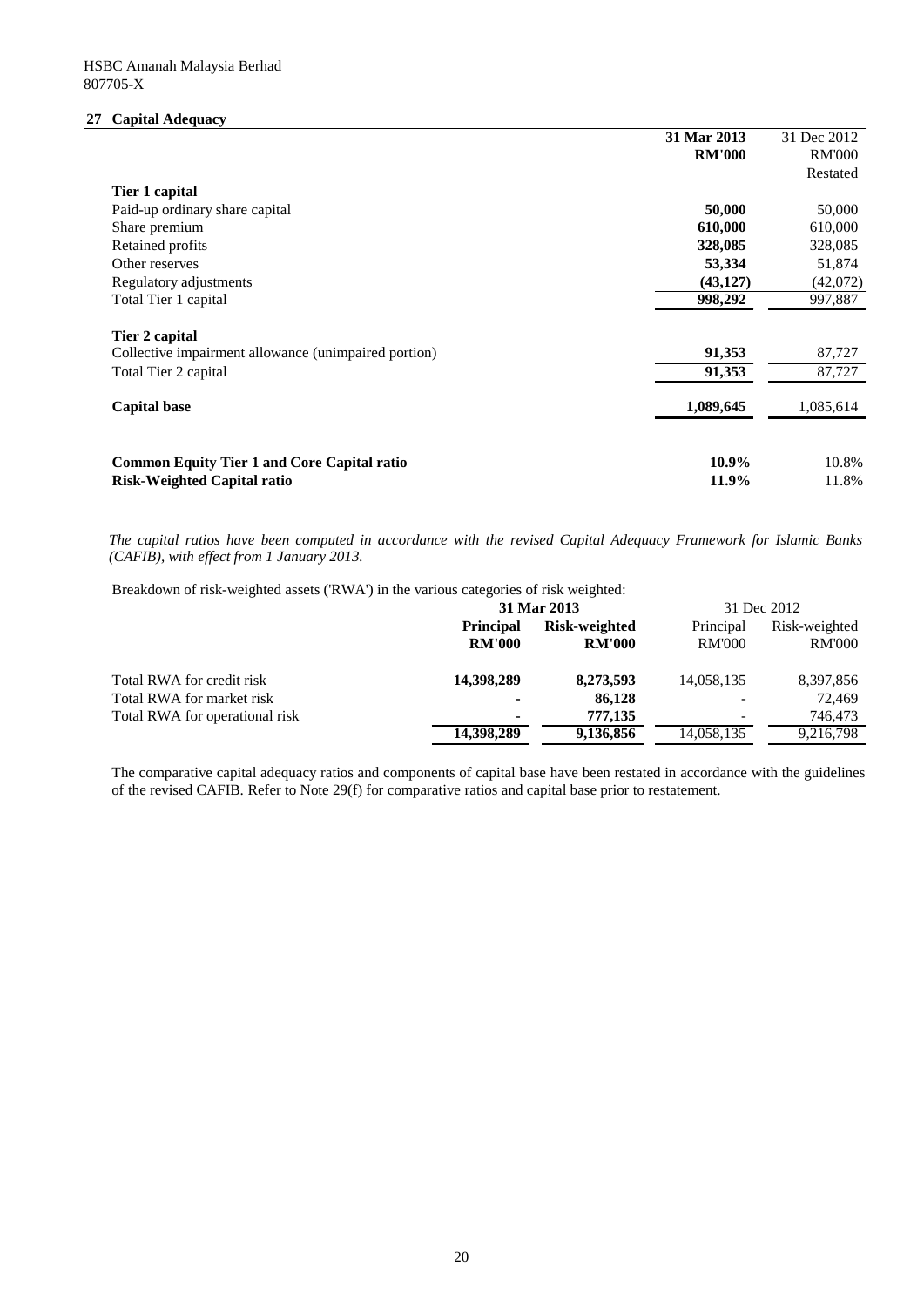## **28 Commitments and Contingencies**

The table below shows the contracts or underlying principal amounts, positive fair value of derivative contracts, credit equivalent amounts and risk weighted amounts of unmatured off-balance sheet transactions as at balance sheet date. The underlying principal amounts indicate the volume of business outstanding and do not represent amounts at risk.

|                                          |               | <b>Positive fair</b> |               |               |
|------------------------------------------|---------------|----------------------|---------------|---------------|
|                                          |               | value of             | <b>Credit</b> | <b>Risk</b>   |
|                                          | Principal     | derivative           | equivalent    | weighted      |
|                                          | amount        | contracts            | amount *      | amount *      |
| 31 Mar 2013                              | <b>RM'000</b> | <b>RM'000</b>        | <b>RM'000</b> | <b>RM'000</b> |
| Direct credit substitutes                | 490,656       |                      | 490,656       | 431,279       |
| Transaction-related contingent items     | 656,437       |                      | 328,218       | 275,100       |
| Short-term self-liquidating trade-       |               |                      |               |               |
| related contingencies                    | 14,350        |                      | 2,870         | 2,060         |
| Irrevocable commitments to extend credit |               |                      |               |               |
| - Maturity not exceeding one year        | 2,181,125     |                      | 436,225       | 403,740       |
| - Maturity exceeding one year            | 560,643       |                      | 280,322       | 223,968       |
| Unutilised credit card lines             | 994,961       |                      | 198,992       | 149,244       |
| Equity related contracts                 |               |                      |               |               |
| - Less than one year                     | 845,298       | 544                  | 51,262        | 25,078        |
| - One year to less than five years       | 473,603       | 4,171                | 42,060        | 17,253        |
| Profit rate related contracts            |               |                      |               |               |
| - Less than one year                     | 25,500        | <b>100</b>           | 164           | 82            |
| - One year to less than five years       | 1,548,589     | 7,630                | 61,823        | 33,797        |
| - Over five years                        | 550,000       | 2,066                | 29,566        | 22,040        |
| Foreign exchange related contracts       |               |                      |               |               |
| - Less than one year                     | 240,028       | 3,033                | 8,627         | 5,892         |
| - Over five years                        | 92,805        | 1,937                | 12,145        | 9,593         |
|                                          | 8,673,995     | 19,481               | 1,942,930     | 1,599,126     |

**Note 15**

| 31 Dec 2012                              | Principal<br>amount<br><b>RM'000</b> | Positive fair<br>value of<br>derivative<br>contracts<br><b>RM'000</b> | Credit<br>equivalent<br>amount *<br><b>RM'000</b> | <b>Risk</b><br>weighted<br>amount *<br><b>RM'000</b> |
|------------------------------------------|--------------------------------------|-----------------------------------------------------------------------|---------------------------------------------------|------------------------------------------------------|
| Direct credit substitutes                | 683,648                              |                                                                       | 683,648                                           | 635,259                                              |
| Transaction-related contingent items     | 674,205                              |                                                                       | 337,103                                           | 261,801                                              |
| Short-term self-liquidating trade-       |                                      |                                                                       |                                                   |                                                      |
| related contingencies                    | 17,107                               |                                                                       | 3,421                                             | 2,634                                                |
| Irrevocable commitments to extend credit |                                      |                                                                       |                                                   |                                                      |
| - Maturity not exceeding one year        | 1,645,059                            |                                                                       | 329,012                                           | 302,734                                              |
| - Maturity exceeding one year            | 123,684                              |                                                                       | 61,842                                            | 59,511                                               |
| Unutilised credit card lines             | 1,032,666                            |                                                                       | 206,533                                           | 154,900                                              |
| Equity related contracts                 |                                      |                                                                       |                                                   |                                                      |
| - Less than one year                     | 743,859                              | 604                                                                   | 45,235                                            | 22,349                                               |
| - One year to less than five years       | 520,972                              | 5,214                                                                 | 46,974                                            | 18,989                                               |
| Profit rate related contracts            |                                      |                                                                       |                                                   |                                                      |
| - Less than one year                     | 10,000                               | 39                                                                    | 64                                                | 32                                                   |
| - One year to less than five years       | 1,479,461                            | 9,241                                                                 | 51,784                                            | 29,087                                               |
| - Over five years                        | 550,000                              | 2,206                                                                 | 29,706                                            | 22,169                                               |
| Foreign exchange related contracts       |                                      |                                                                       |                                                   |                                                      |
| - Less than one year                     | 96,181                               | 497                                                                   | 1,942                                             | 1,287                                                |
| - Over five years                        | 91,770                               | 1,431                                                                 | 11,526                                            | 9,002                                                |
|                                          | 7,668,612                            | 19,232                                                                | 1,808,790                                         | 1,519,754                                            |
|                                          |                                      | Note 15                                                               |                                                   |                                                      |

**\*** The credit equivalent and risk weighted amounts are computed using credit conversion factors and risk weighting rules as per Bank Negara Malaysia guidelines. The credit conversion factors and risk weighting rules were based on Basel II Capital Adequacy Framework for Islamic Banks (CAFIB).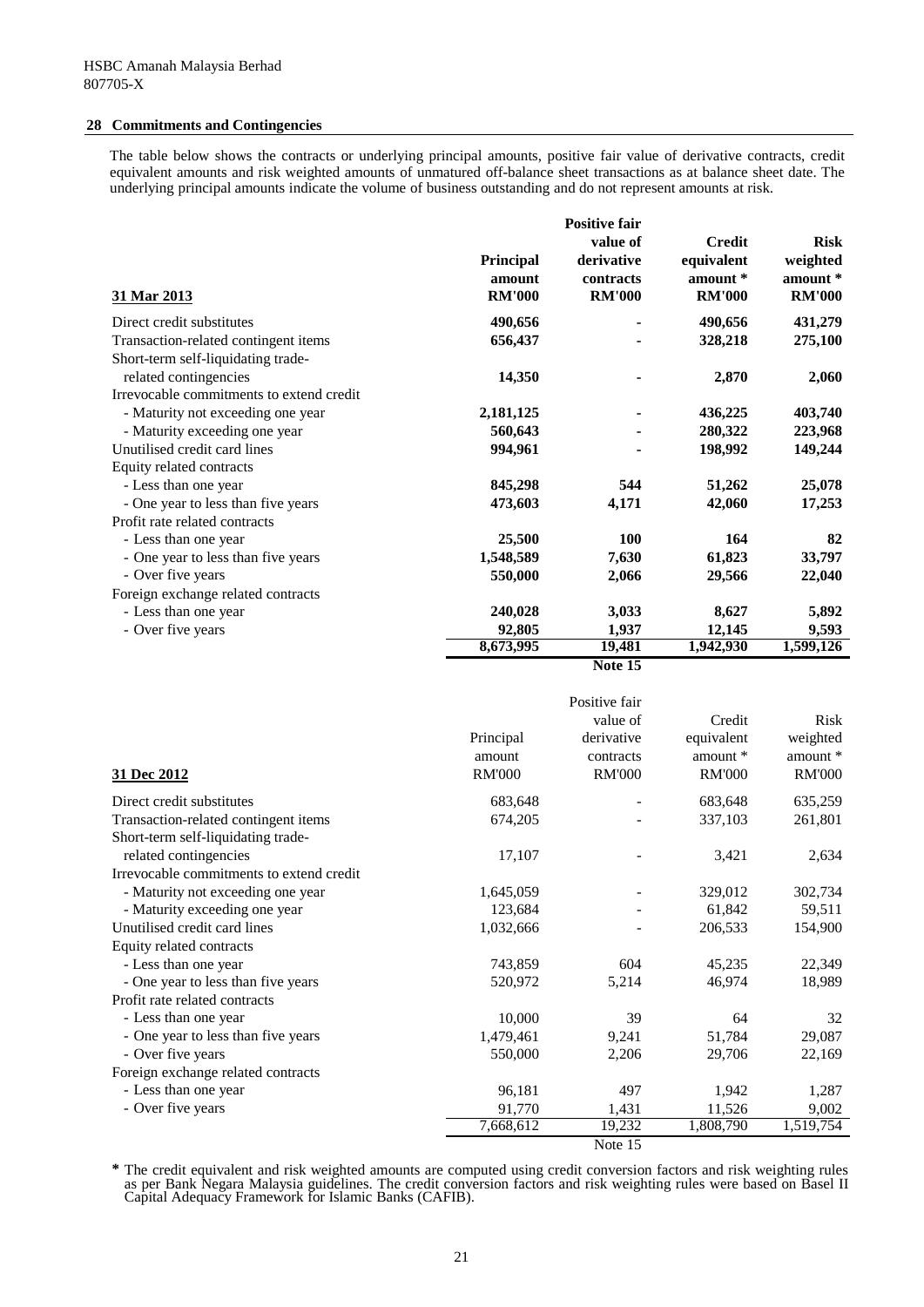## **29 Comparative Figures**

# **Restatement of Comparative Figures**

The presentation and classification of items in the current financial statements are consistent with the previous financial year except for the following:

# (i) Reclassification/restatement to conform to current period's presentation

Statement of profit or loss and other comphrehensive income for the financial period ended 31 March 2012

|                                                                        | <b>RM'000</b>    | <b>RM'000</b>           |
|------------------------------------------------------------------------|------------------|-------------------------|
|                                                                        | As restated      | As previously<br>stated |
| a) Income Derived from Investment of Depositors' Funds and Others      |                  |                         |
| Income derived from investment of general investment deposits<br>(i)   |                  |                         |
| Finance income and hibah:                                              | 106,339          | 106,295                 |
| Financing and advances                                                 |                  |                         |
| - Profit earned other than recoveries from impaired                    |                  |                         |
| financing<br>Money at call and deposit with financial institutions     | 94,164<br>10,787 | 94,125<br>10,782        |
|                                                                        |                  |                         |
| Income derived from investment of specific investment deposits<br>(ii) |                  |                         |
| Other operating income                                                 | 20,843           | 22,047                  |
| Net profit (paid)/earned from financial assets held-for-trading        |                  |                         |
| and other financial instruments                                        | (880)            | 324                     |
| (iii) Income derived from investment of other deposits                 |                  |                         |
| Finance income and hibah:                                              | 20,613           | 20,604                  |
| Financing and advances                                                 |                  |                         |
| - Profit earned other than recoveries from                             |                  |                         |
|                                                                        |                  |                         |
| impaired financing                                                     | 18,253           | 18,246                  |
| Money at call and deposit with financial institutions                  | 2,091            | 2,089                   |
| b) Income Derived from Investment of Shareholder's Funds               |                  |                         |
| Finance income:                                                        | 13,018           | 13,070                  |
| Financing and advances                                                 |                  |                         |
| - Profit earned other than recoveries from                             |                  |                         |
| impaired financing                                                     | 11,527           | 11,573                  |
| Financial investments available-for-sale                               | 157              | 158                     |
| Money at call and deposit with financial institutions                  | 1,321            | 1,326                   |
|                                                                        |                  |                         |
| c) Income Attributable to Depositors<br>Deposits from customers        |                  |                         |
| Non-Mudharabah Fund                                                    | 43,086           | 43,379                  |
|                                                                        |                  |                         |
| Deposits and placements of banks and other financial                   |                  |                         |
| institutions                                                           |                  |                         |
| - Mudharabah Fund                                                      | 17,683           | 17,682                  |
| Others                                                                 | 129              | 1,040                   |
|                                                                        | 60,898           | 62,101                  |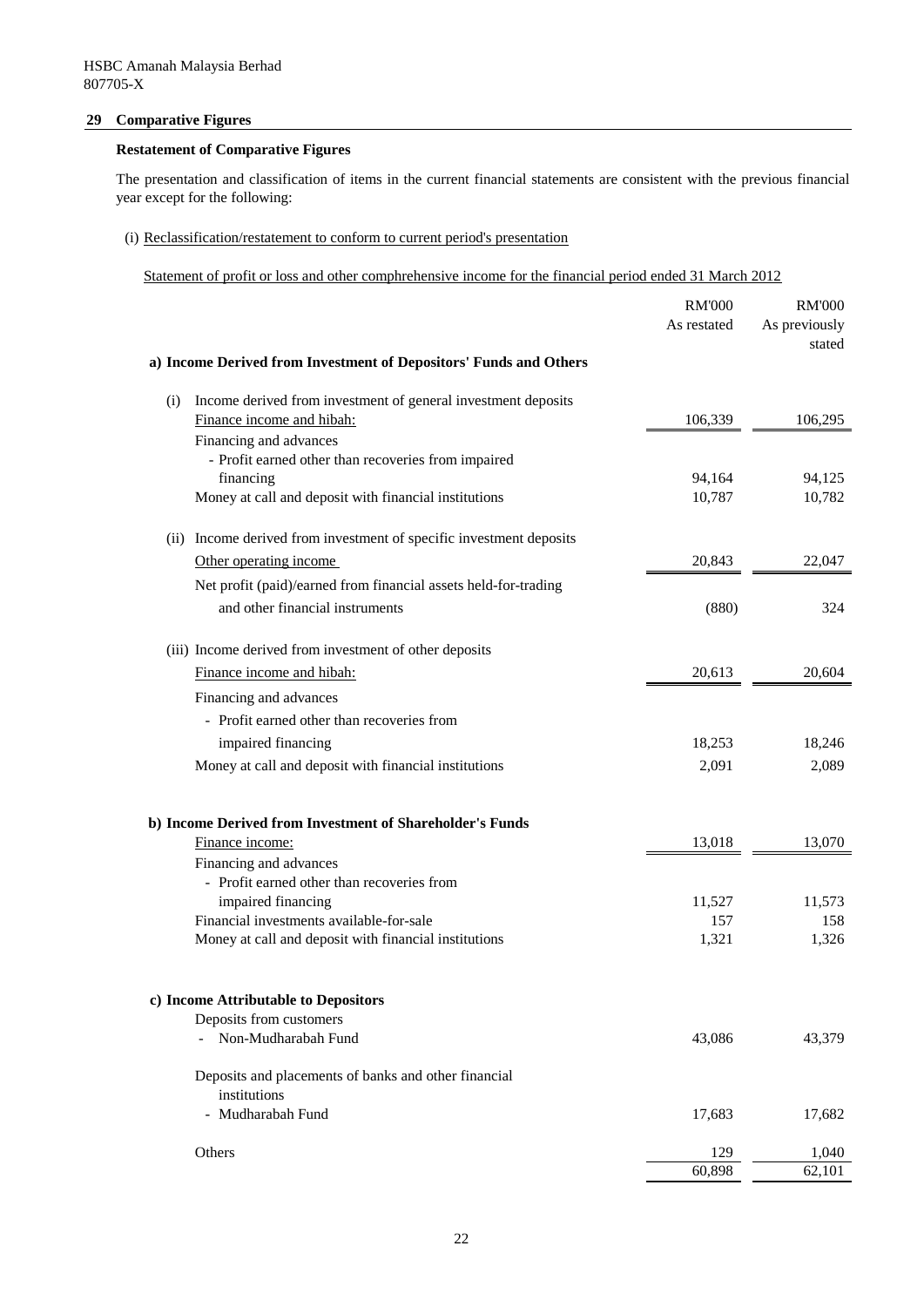## **29 Comparative Figures (continued)**

## **Restatement of Comparative Figures (continued)**

## (i) Reclassification/restatement to conform to current period's presentation (Cont'd)

|                                     | <b>RM'000</b> | <b>RM'000</b> |
|-------------------------------------|---------------|---------------|
|                                     | As restated   | As previously |
|                                     |               | stated        |
| d) Other Overheads and Expenditures |               |               |
| General administrative expenses     | 29,082        | 29,082        |
| Auditors' remuneration              |               |               |
| Audit fees                          |               |               |
| <b>KPMG</b> Malaysia                | 28            | 43            |
| Non-audit services                  |               |               |
| <b>KPMG</b> Malaysia                | 48            | 33            |
|                                     |               |               |

# (ii) Restatement upon revision of collective impairment provision model used

(Regulatory Reserve Provision being replaced with revised Collective Impairment Provision model)

Statement of profit or loss and other comphrehensive income for the financial period ended 31 March 2012

|                                   | <b>RM'000</b><br>As restated | <b>RM'000</b><br>As previously |
|-----------------------------------|------------------------------|--------------------------------|
|                                   |                              | stated                         |
| a) Impairment Losses on Financing | 38,805                       | 25,175                         |
| Impairment charges on financing:  |                              |                                |
| Collective impairment             |                              |                                |
| - Provided                        | 48,441                       | 28,239                         |
| - Written back                    | (4,906)                      | (1,620)                        |
| Regulatory reserve                |                              |                                |
| - Provided                        |                              | 3,286                          |
| b) Taxation                       | (9,393)                      | (12,745)                       |

# (iii) Restatement to conform with the revised Capital Adequacy Framework

|                                             | <b>RM'000</b><br>As restated | <b>RM'000</b><br>As previously |
|---------------------------------------------|------------------------------|--------------------------------|
| <b>Capital Adequacy at 31 December 2012</b> |                              | stated                         |
| Total Tier 1 capital                        | 997,887                      | 996,434                        |
| Total Tier 2 capital                        | 87,727                       | 87,727                         |
| Capital base                                | 1,085,614                    | 1,084,161                      |
| Core Capital ratio                          |                              | 10.8%                          |
| Common Equity Tier 1 and Core Capital ratio | 10.8%                        |                                |
| Risk-Weighted Capital ratio                 | 11.8%                        | 11.8%                          |